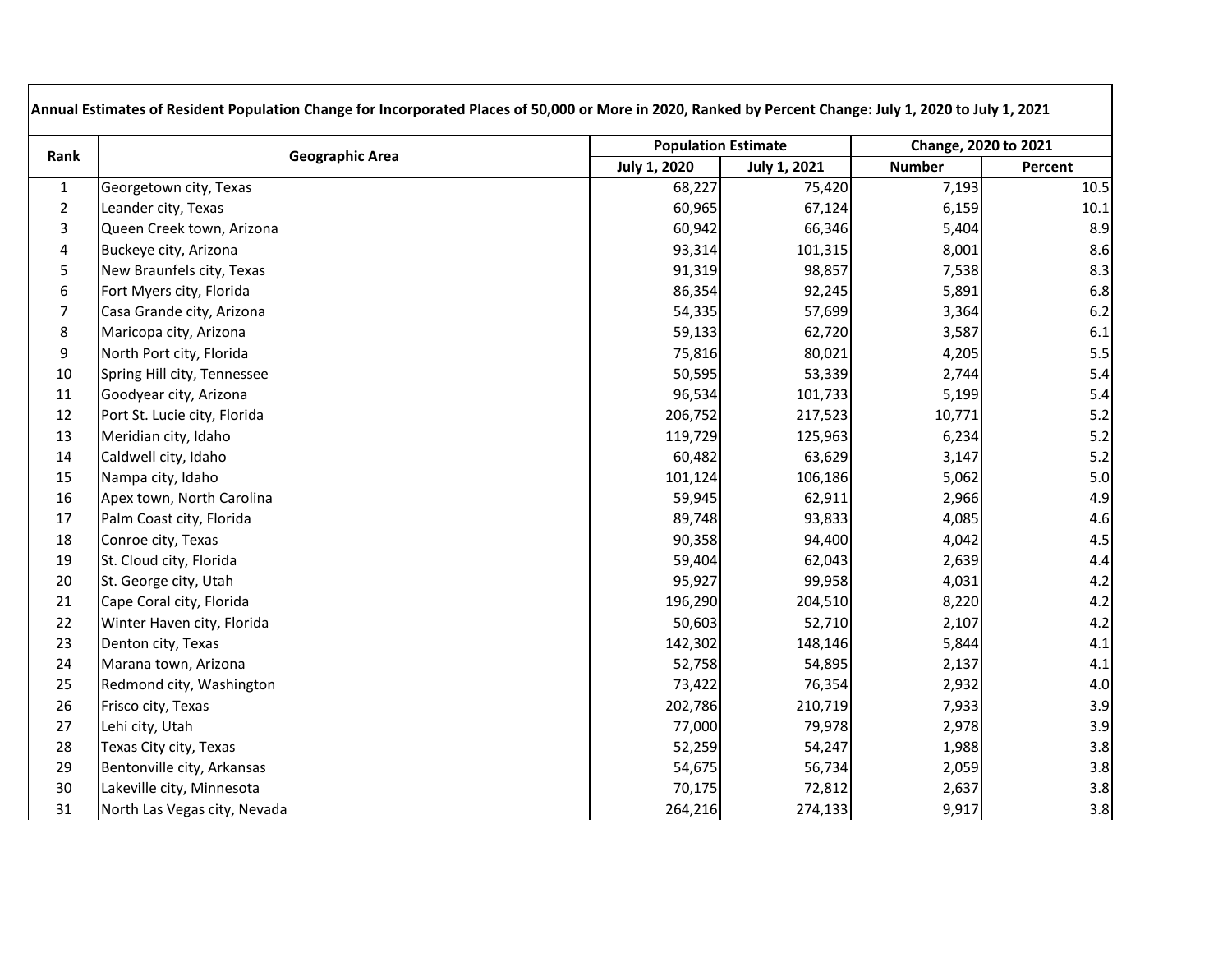| Rank | <b>Geographic Area</b>           |                     | <b>Population Estimate</b> |               | Change, 2020 to 2021 |  |
|------|----------------------------------|---------------------|----------------------------|---------------|----------------------|--|
|      |                                  | <b>July 1, 2020</b> | <b>July 1, 2021</b>        | <b>Number</b> | Percent              |  |
| 32   | Smyrna town, Tennessee           | 53,516              | 55,518                     | 2,002         | 3.7                  |  |
| 33   | Daytona Beach city, Florida      | 71,838              | 74,437                     | 2,599         | 3.6                  |  |
| 34   | Castle Rock town, Colorado       | 73,700              | 76,353                     | 2,653         | 3.6                  |  |
| 35   | Temple city, Texas               | 82,454              | 85,416                     | 2,962         | 3.6                  |  |
| 36   | Logan city, Utah                 | 52,665              | 54,436                     | 1,771         | 3.4                  |  |
| 37   | Herriman city, Utah              | 56,321              | 58,198                     | 1,877         | 3.3                  |  |
| 38   | Surprise city, Arizona           | 144,412             | 149,191                    | 4,779         | 3.3                  |  |
| 39   | Beaumont city, California        | 53,549              | 55,280                     | 1,731         | 3.2                  |  |
| 40   | Merced city, California          | 86,515              | 89,308                     | 2,793         | 3.2                  |  |
| 41   | Menifee city, California         | 103,227             | 106,401                    | 3,174         | 3.1                  |  |
| 42   | Ankeny city, Iowa                | 68,316              | 70,287                     | 1,971         | 2.9                  |  |
| 43   | McKinney city, Texas             | 197,122             | 202,690                    | 5,568         | 2.8                  |  |
| 44   | Round Rock city, Texas           | 120,498             | 123,876                    | 3,378         | 2.8                  |  |
| 45   | Auburn city, Alabama             | 76,429              | 78,564                     | 2,135         | 2.8                  |  |
| 46   | Medford city, Massachusetts      | 60,425              | 62,098                     | 1,673         | 2.8                  |  |
| 47   | Murfreesboro city, Tennessee     | 153,342             | 157,519                    | 4,177         | 2.7                  |  |
| 48   | Twin Falls city, Idaho           | 51,816              | 53,213                     | 1,397         | 2.7                  |  |
| 49   | Bozeman city, Montana            | 53,119              | 54,539                     | 1,420         | 2.7                  |  |
| 50   | South Jordan city, Utah          | 78,082              | 80,139                     | 2,057         | 2.6                  |  |
| 51   | Parker town, Colorado            | 58,800              | 60,313                     | 1,513         | 2.6                  |  |
| 52   | Lakeland city, Florida           | 112,558             | 115,425                    | 2,867         | 2.5                  |  |
| 53   | Bend city, Oregon                | 99,533              | 102,059                    | 2,526         | 2.5                  |  |
| 54   | Wylie city, Texas                | 57,930              | 59,394                     | 1,464         | 2.5                  |  |
| 55   | Draper city, Utah                | 50,481              | 51,749                     | 1,268         | 2.5                  |  |
| 56   | Rapid City city, South Dakota    | 74,350              | 76,184                     | 1,834         | 2.5                  |  |
| 57   | Edinburg city, Texas             | 100,039             | 102,483                    | 2,444         | 2.4                  |  |
| 58   | Commerce City city, Colorado     | 62,793              | 64,287                     | 1,494         | 2.4                  |  |
| 59   | Roseville city, California       | 148,435             | 151,901                    | 3,466         | 2.3                  |  |
| 60   | Palm Bay city, Florida           | 120,181             | 122,942                    | 2,761         | 2.3                  |  |
| 61   | Mooresville town, North Carolina | 50,452              | 51,594                     | 1,142         | 2.3                  |  |
| 62   | San Jacinto city, California     | 54,086              | 55,290                     | 1,204         | 2.2                  |  |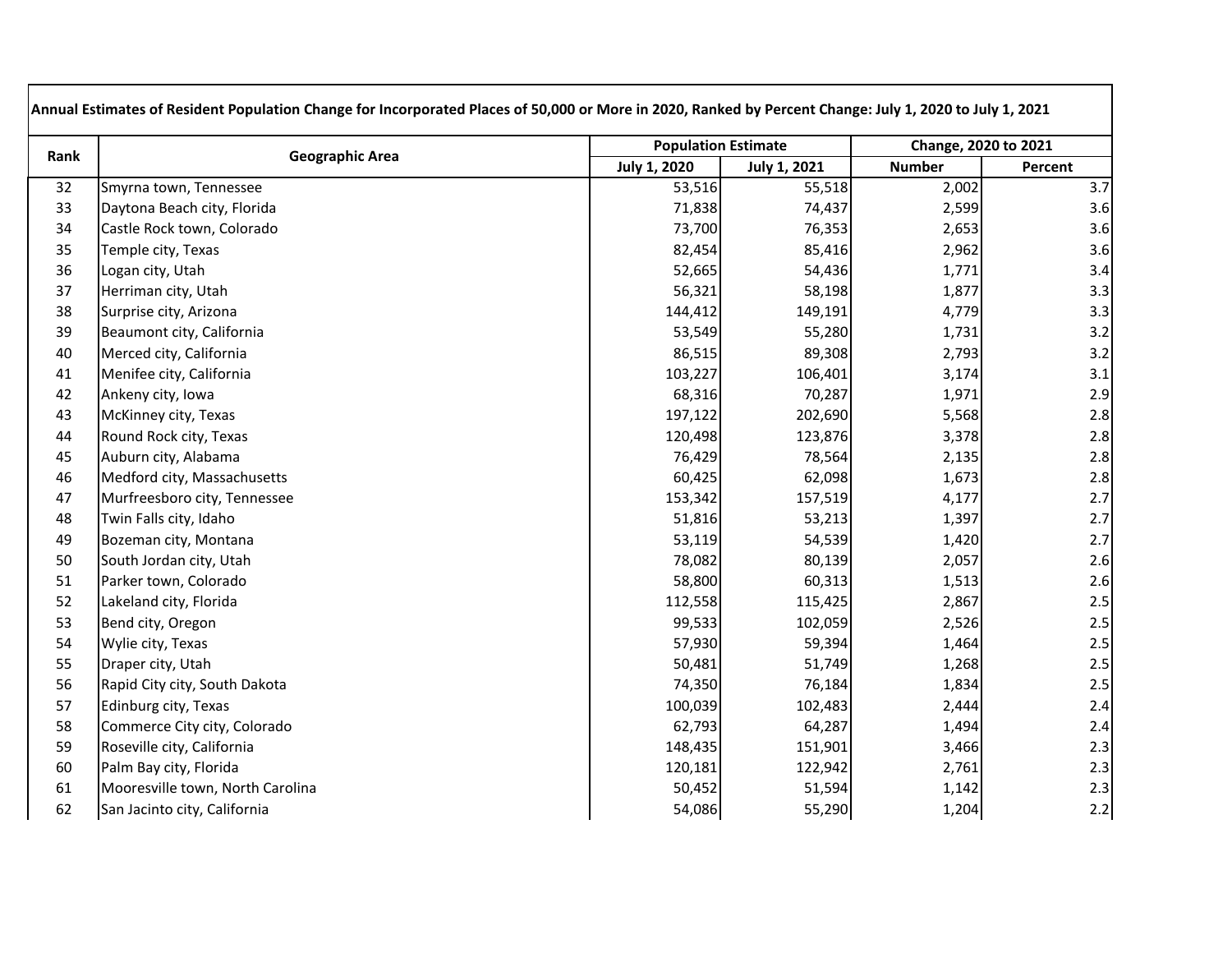| Rank   | <b>Geographic Area</b>          |                     | <b>Population Estimate</b> |               | Change, 2020 to 2021 |  |
|--------|---------------------------------|---------------------|----------------------------|---------------|----------------------|--|
|        |                                 | <b>July 1, 2020</b> | <b>July 1, 2021</b>        | <b>Number</b> | Percent              |  |
| 63     | Tulare city, California         | 69,197              | 70,733                     | 1,536         | 2.2                  |  |
| 64     | Clarksville city, Tennessee     | 167,258             | 170,957                    | 3,699         | 2.2                  |  |
| 65     | Folsom city, California         | 79,475              | 81,224                     | 1,749         | 2.2                  |  |
| 66     | Manteca city, California        | 83,948              | 85,792                     | 1,844         | 2.2                  |  |
| 67     | Mansfield city, Texas           | 72,778              | 74,368                     | 1,590         | 2.2                  |  |
| 68     | O'Fallon city, Missouri         | 91,643              | 93,644                     | 2,001         | 2.2                  |  |
| 69     | Madera city, California         | 66,523              | 67,944                     | 1,421         | 2.1                  |  |
| $70\,$ | Burlington city, North Carolina | 57,593              | 58,818                     | 1,225         | 2.1                  |  |
| 71     | Killeen city, Texas             | 153,044             | 156,261                    | 3,217         | 2.1                  |  |
| 72     | Conway city, Arkansas           | 63,783              | 65,121                     | 1,338         | 2.1                  |  |
| 73     | Coeur d'Alene city, Idaho       | 54,770              | 55,904                     | 1,134         | 2.1                  |  |
| 74     | Spokane Valley city, Washington | 103,778             | 105,905                    | 2,127         | 2.0                  |  |
| 75     | Broken Arrow city, Oklahoma     | 114,024             | 116,330                    | 2,306         | 2.0                  |  |
| 76     | Woodbury city, Minnesota        | 75,479              | 76,990                     | 1,511         | 2.0                  |  |
| 77     | Eastvale city, California       | 70,023              | 71,375                     | 1,352         | 1.9                  |  |
| 78     | Tracy city, California          | 93,590              | 95,387                     | 1,797         | 1.9                  |  |
| 79     | Clovis city, California         | 120,674             | 122,989                    | 2,315         | 1.9                  |  |
| 80     | Kannapolis city, North Carolina | 53,431              | 54,446                     | 1,015         | 1.9                  |  |
| 81     | Idaho Falls city, Idaho         | 65,657              | 66,898                     | 1,241         | 1.9                  |  |
| 82     | Franklin city, Tennessee        | 83,887              | 85,469                     | 1,582         | 1.9                  |  |
| 83     | Richland city, Washington       | 60,798              | 61,929                     | 1,131         | 1.9                  |  |
| 84     | Concord city, North Carolina    | 105,769             | 107,697                    | 1,928         | 1.8                  |  |
| 85     | Tempe city, Arizona             | 180,823             | 184,118                    | 3,295         | 1.8                  |  |
| 86     | Reno city, Nevada               | 264,116             | 268,851                    | 4,735         | 1.8                  |  |
| 87     | Chino city, California          | 91,367              | 92,975                     | 1,608         | 1.8                  |  |
| 88     | Frederick city, Maryland        | 78,215              | 79,588                     | 1,373         | 1.8                  |  |
| 89     | Grand Junction city, Colorado   | 65,822              | 66,964                     | 1,142         | 1.7                  |  |
| 90     | Fishers city, Indiana           | 99,451              | 101,171                    | 1,720         | 1.7                  |  |
| 91     | Sioux Falls city, South Dakota  | 193,233             | 196,528                    | 3,295         | $1.7\,$              |  |
| 92     | Greenville city, South Carolina | 70,899              | 72,095                     | 1,196         | $1.7$                |  |
| 93     | Madison city, Alabama           | 57,389              | 58,357                     | 968           | 1.7                  |  |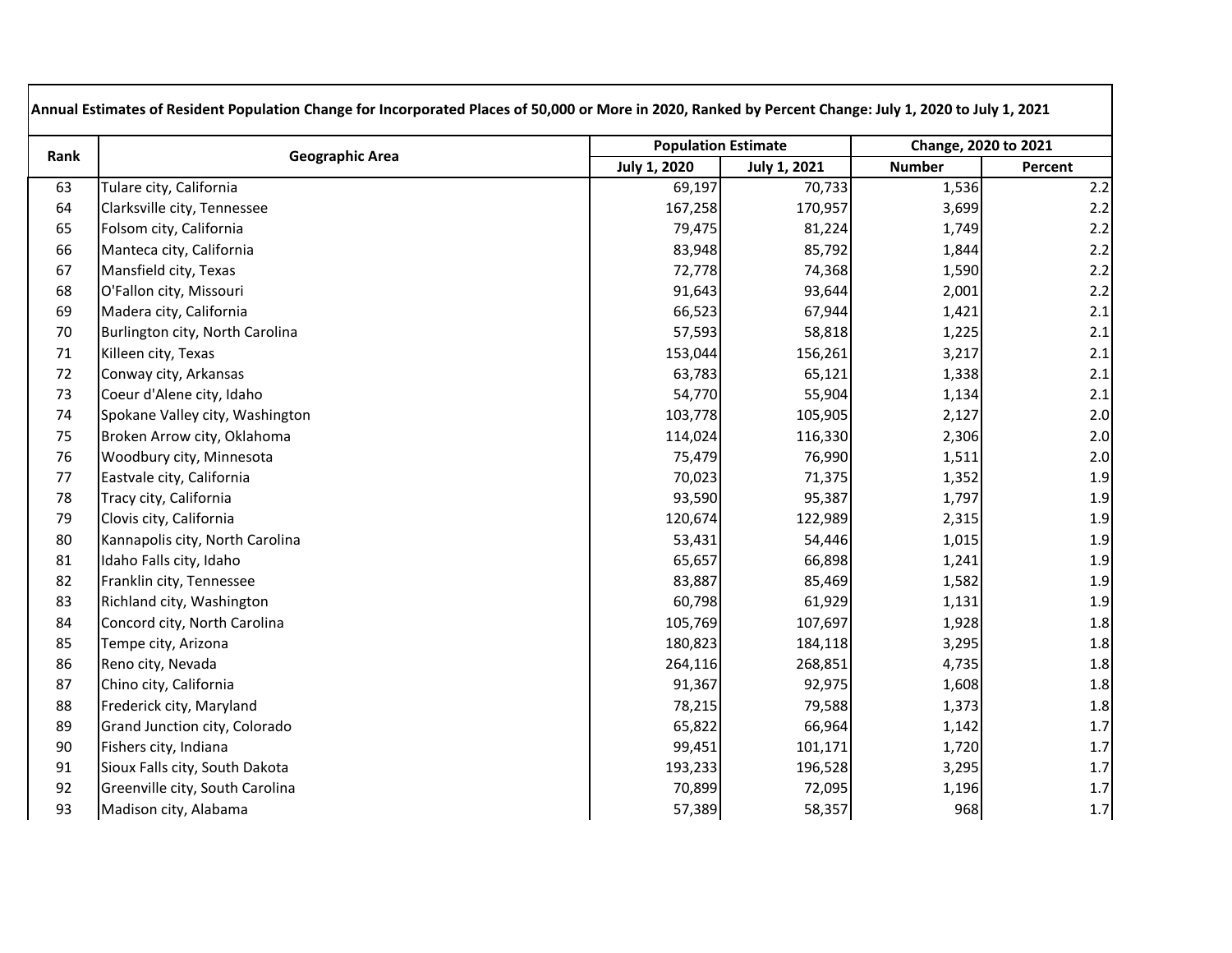| Rank | <b>Geographic Area</b>                |                     | <b>Population Estimate</b> |               | Change, 2020 to 2021 |  |
|------|---------------------------------------|---------------------|----------------------------|---------------|----------------------|--|
|      |                                       | <b>July 1, 2020</b> | <b>July 1, 2021</b>        | <b>Number</b> | Percent              |  |
| 94   | Mount Pleasant town, South Carolina   | 90,871              | 92,398                     | 1,527         | 1.7                  |  |
| 95   | Bonita Springs city, Florida          | 54,006              | 54,904                     | 898           | 1.7                  |  |
| 96   | Rocklin city, California              | 71,801              | 72,975                     | 1,174         | 1.6                  |  |
| 97   | Lake Elsinore city, California        | 70,415              | 71,563                     | 1,148         | 1.6                  |  |
| 98   | Layton city, Utah                     | 81,967              | 83,291                     | 1,324         | 1.6                  |  |
| 99   | Noblesville city, Indiana             | 69,800              | 70,926                     | 1,126         | 1.6                  |  |
| 100  | Suffolk city, Virginia                | 94,685              | 96,194                     | 1,509         | 1.6                  |  |
| 101  | Jurupa Valley city, California        | 105,306             | 106,941                    | 1,635         | 1.6                  |  |
| 102  | Lenexa city, Kansas                   | 57,501              | 58,388                     | 887           | 1.5                  |  |
| 103  | Peoria city, Arizona                  | 191,985             | 194,917                    | 2,932         | 1.5                  |  |
| 104  | Lake Havasu City city, Arizona        | 57,415              | 58,284                     | 869           | 1.5                  |  |
| 105  | Rio Rancho city, New Mexico           | 104,257             | 105,834                    | 1,577         | $1.5$                |  |
| 106  | Rowlett city, Texas                   | 62,743              | 63,671                     | 928           | 1.5                  |  |
| 107  | Murrieta city, California             | 111,351             | 112,991                    | 1,640         | 1.5                  |  |
| 108  | North Charleston city, South Carolina | 115,771             | 117,472                    | 1,701         | $1.5$                |  |
| 109  | Gilbert town, Arizona                 | 269,206             | 273,136                    | 3,930         | 1.5                  |  |
| 110  | Pocatello city, Idaho                 | 56,282              | 57,092                     | 810           | 1.4                  |  |
| 111  | Deltona city, Florida                 | 94,438              | 95,782                     | 1,344         | 1.4                  |  |
| 112  | Rogers city, Arkansas                 | 70,123              | 71,112                     | 989           | 1.4                  |  |
| 113  | Tigard city, Oregon                   | 54,995              | 55,767                     | 772           | 1.4                  |  |
| 114  | Fort Worth city, Texas                | 922,592             | 935,508                    | 12,916        | 1.4                  |  |
| 115  | Pflugerville city, Texas              | 65,964              | 66,884                     | 920           | 1.4                  |  |
| 116  | Corona city, California               | 157,570             | 159,743                    | 2,173         | 1.4                  |  |
| 117  | Greenwood city, Indiana               | 64,035              | 64,918                     | 883           | 1.4                  |  |
| 118  | College Station city, Texas           | 118,441             | 120,019                    | 1,578         | 1.3                  |  |
| 119  | Indio city, California                | 89,243              | 90,416                     | 1,173         | 1.3                  |  |
| 120  | Pasco city, Washington                | 77,856              | 78,871                     | 1,015         | 1.3                  |  |
| 121  | West Des Moines city, Iowa            | 68,895              | 69,792                     | 897           | 1.3                  |  |
| 122  | San Marcos city, Texas                | 67,701              | 68,580                     | 879           | 1.3                  |  |
| 123  | Wilmington city, North Carolina       | 116,146             | 117,643                    | 1,497         | 1.3                  |  |
| 124  | Fayetteville city, Arkansas           | 94,020              | 95,230                     | 1,210         | 1.3                  |  |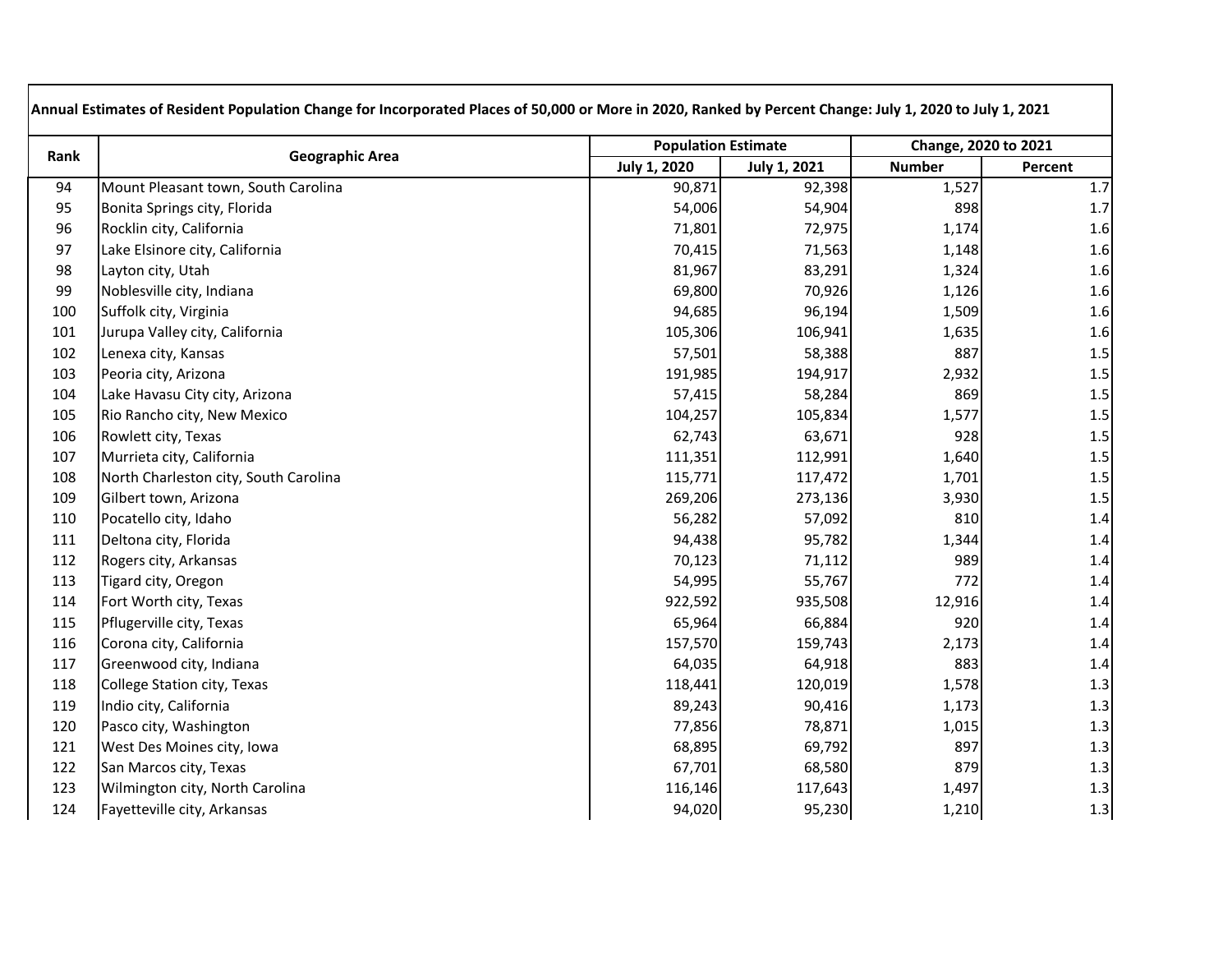| Rank | <b>Geographic Area</b>          |                     | <b>Population Estimate</b> |               | Change, 2020 to 2021 |  |
|------|---------------------------------|---------------------|----------------------------|---------------|----------------------|--|
|      |                                 | <b>July 1, 2020</b> | <b>July 1, 2021</b>        | <b>Number</b> | Percent              |  |
| 125  | New Rochelle city, New York     | 80,559              | 81,587                     | 1,028         | 1.3                  |  |
| 126  | Cathedral City city, California | 51,577              | 52,220                     | 643           | 1.2                  |  |
| 127  | Bryan city, Texas               | 85,810              | 86,866                     | 1,056         | 1.2                  |  |
| 128  | Bowling Green city, Kentucky    | 72,642              | 73,529                     | 887           | 1.2                  |  |
| 129  | Lubbock city, Texas             | 257,882             | 260,993                    | 3,111         | 1.2                  |  |
| 130  | Flower Mound town, Texas        | 76,330              | 77,243                     | 913           | 1.2                  |  |
| 131  | Southaven city, Mississippi     | 54,774              | 55,429                     | 655           | 1.2                  |  |
| 132  | Perris city, California         | 78,897              | 79,835                     | 938           | 1.2                  |  |
| 133  | Warner Robins city, Georgia     | 80,494              | 81,446                     | 952           | 1.2                  |  |
| 134  | Missoula city, Montana          | 73,949              | 74,822                     | 873           | 1.2                  |  |
| 135  | Allen city, Texas               | 105,628             | 106,874                    | 1,246         | 1.2                  |  |
| 136  | Lacey city, Washington          | 53,828              | 54,461                     | 633           | 1.2                  |  |
| 137  | Lee's Summit city, Missouri     | 101,600             | 102,781                    | 1,181         | 1.2                  |  |
| 138  | Stonecrest city, Georgia        | 59,181              | 59,863                     | 682           | 1.2                  |  |
| 139  | Tyler city, Texas               | 105,976             | 107,192                    | 1,216         | 1.1                  |  |
| 140  | Ontario city, California        | 175,945             | 177,963                    | 2,018         | 1.1                  |  |
| 141  | Olathe city, Kansas             | 141,400             | 143,014                    | 1,614         | 1.1                  |  |
| 142  | Moreno Valley city, California  | 209,213             | 211,600                    | 2,387         | 1.1                  |  |
| 143  | Apopka city, Florida            | 54,874              | 55,496                     | 622           | 1.1                  |  |
| 144  | Sarasota city, Florida          | 54,155              | 54,764                     | 609           | 1.1                  |  |
| 145  | Blue Springs city, Missouri     | 58,774              | 59,430                     | 656           | 1.1                  |  |
| 146  | Plantation city, Florida        | 91,969              | 92,986                     | 1,017         | 1.1                  |  |
| 147  | McAllen city, Texas             | 142,347             | 143,920                    | 1,573         | 1.1                  |  |
| 148  | Yuma city, Arizona              | 96,034              | 97,093                     | 1,059         | 1.1                  |  |
| 149  | Salem city, Oregon              | 175,806             | 177,723                    | 1,917         | 1.1                  |  |
| 150  | Broomfield city, Colorado       | 74,513              | 75,325                     | 812           | 1.1                  |  |
| 151  | Knoxville city, Tennessee       | 190,594             | 192,648                    | 2,054         | $1.1\,$              |  |
| 152  | Las Cruces city, New Mexico     | 111,738             | 112,914                    | 1,176         | 1.1                  |  |
| 153  | Bakersfield city, California    | 403,401             | 407,615                    | 4,214         | 1.0                  |  |
| 154  | Avondale city, Arizona          | 89,670              | 90,564                     | 894           | 1.0                  |  |
| 155  | Johnson City city, Tennessee    | 70,576              | 71,278                     | 702           | 1.0                  |  |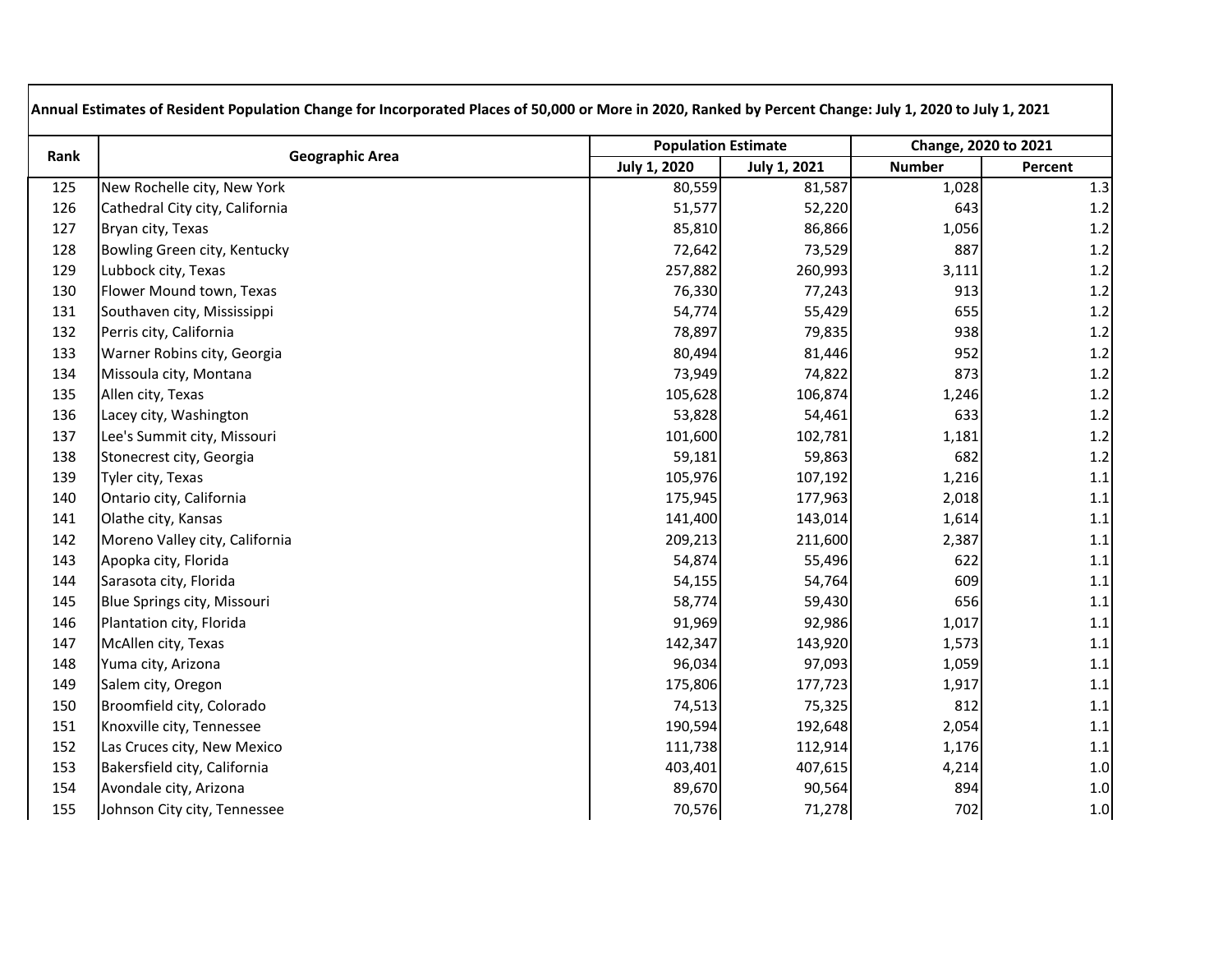| Rank | <b>Geographic Area</b>          |              | <b>Population Estimate</b> |               | Change, 2020 to 2021 |
|------|---------------------------------|--------------|----------------------------|---------------|----------------------|
|      |                                 | July 1, 2020 | July 1, 2021               | <b>Number</b> | Percent              |
| 156  | Henderson city, Nevada          | 319,055      | 322,178                    | 3,123         | 1.0                  |
| 157  | Gastonia city, North Carolina   | 80,392       | 81,161                     | 769           | 1.0                  |
| 158  | Plainfield city, New Jersey     | 54,418       | 54,936                     | 518           | 1.0                  |
| 159  | San Antonio city, Texas         | 1,438,227    | 1,451,853                  | 13,626        | 0.9                  |
| 160  | Waco city, Texas                | 138,289      | 139,594                    | 1,305         | 0.9                  |
| 161  | Fontana city, California        | 208,810      | 210,761                    | 1,951         | 0.9                  |
| 162  | Marietta city, Georgia          | 60,940       | 61,497                     | 557           | 0.9                  |
| 163  | Cary town, North Carolina       | 175,389      | 176,987                    | 1,598         | 0.9                  |
| 164  | Victorville city, California    | 134,742      | 135,950                    | 1,208         | 0.9                  |
| 165  | Huntsville city, Alabama        | 215,043      | 216,963                    | 1,920         | 0.9                  |
| 166  | Carmel city, Indiana            | 99,892       | 100,777                    | 885           | 0.9                  |
| 167  | South Fulton city, Georgia      | 107,623      | 108,575                    | 952           | 0.9                  |
| 168  | Port Orange city, Florida       | 62,940       | 63,486                     | 546           | 0.9                  |
| 169  | Irvine city, California         | 306,389      | 309,031                    | 2,642         | 0.9                  |
| 170  | Hanford city, California        | 58,006       | 58,496                     | 490           | 0.8                  |
| 171  | Cedar Park city, Texas          | 78,038       | 78,693                     | 655           | 0.8                  |
| 172  | New Haven city, Connecticut     | 133,966      | 135,081                    | 1,115         | 0.8                  |
| 173  | Riverside city, California      | 314,655      | 317,261                    | 2,606         | 0.8                  |
| 174  | Lodi city, California           | 66,471       | 67,021                     | 550           | 0.8                  |
| 175  | Phoenix city, Arizona           | 1,611,345    | 1,624,569                  | 13,224        | 0.8                  |
| 176  | Melbourne city, Florida         | 84,373       | 85,064                     | 691           | 0.8                  |
| 177  | Visalia city, California        | 141,828      | 142,978                    | 1,150         | 0.8                  |
| 178  | Tampa city, Florida             | 383,980      | 387,050                    | 3,070         | 0.8                  |
| 179  | Columbia city, Missouri         | 125,852      | 126,853                    | 1,001         | 0.8                  |
| 180  | League City city, Texas         | 114,686      | 115,595                    | 909           | 0.8                  |
| 181  | Woodland city, California       | 60,917       | 61,398                     | 481           | 0.8                  |
| 182  | Beaverton city, Oregon          | 97,447       | 98,216                     | 769           | 0.8                  |
| 183  | Champaign city, Illinois        | 88,418       | 89,114                     | 696           | 0.8                  |
| 184  | Bellingham city, Washington     | 91,570       | 92,289                     | 719           | 0.8                  |
| 185  | St. Peters city, Missouri       | 57,678       | 58,129                     | 451           | 0.8                  |
| 186  | Rancho Cordova city, California | 79,790       | 80,413                     | 623           | 0.8                  |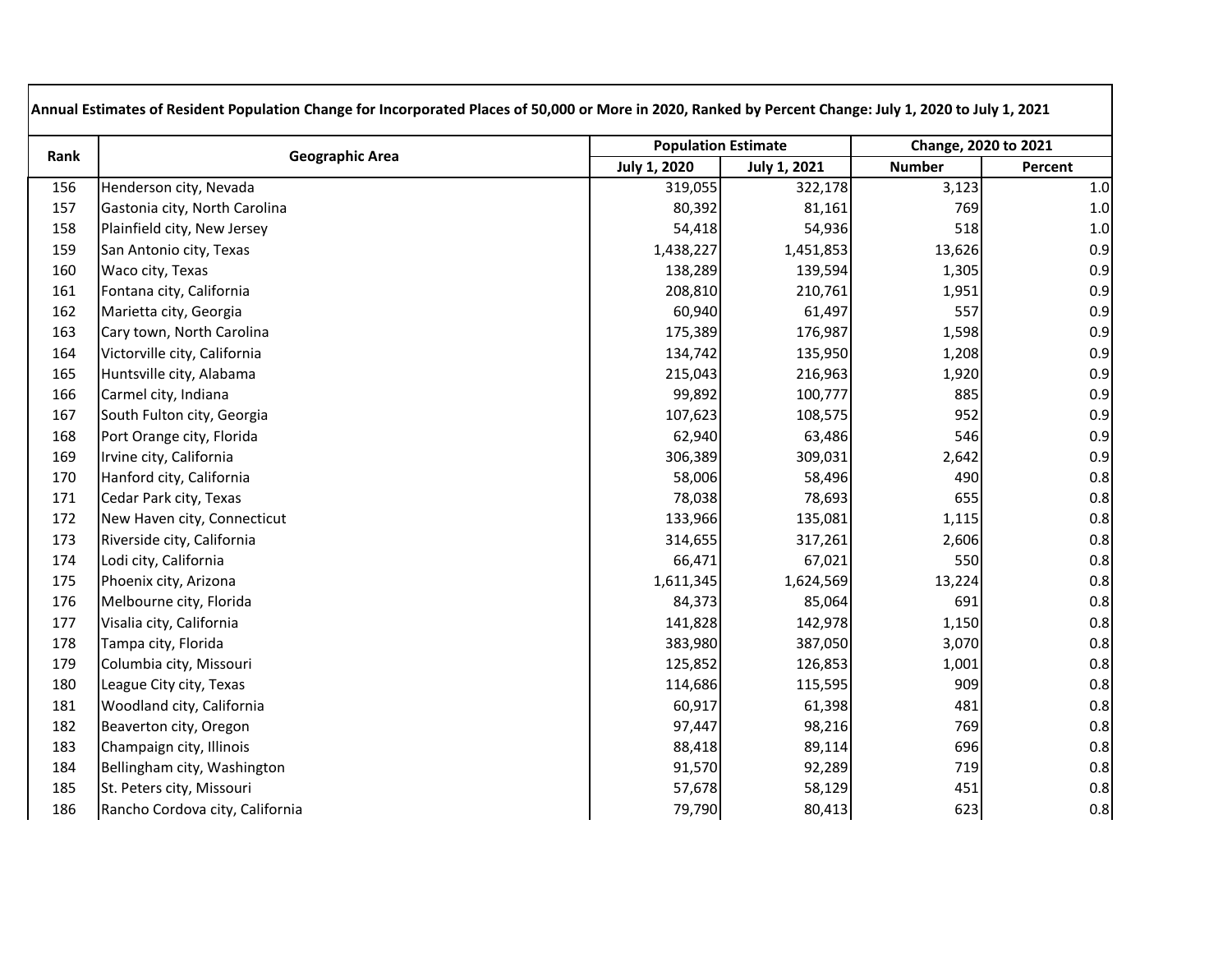| Rank | <b>Geographic Area</b>          |                     | <b>Population Estimate</b> |               | Change, 2020 to 2021 |  |
|------|---------------------------------|---------------------|----------------------------|---------------|----------------------|--|
|      |                                 | <b>July 1, 2020</b> | <b>July 1, 2021</b>        | <b>Number</b> | Percent              |  |
| 187  | Ocala city, Florida             | 63,600              | 64,096                     | 496           | 0.8                  |  |
| 188  | Colorado Springs city, Colorado | 480,213             | 483,956                    | 3,743         | 0.8                  |  |
| 189  | Hesperia city, California       | 100,200             | 100,971                    | 771           | 0.8                  |  |
| 190  | Elk Grove city, California      | 177,632             | 178,997                    | 1,365         | 0.8                  |  |
| 191  | Loveland city, Colorado         | 76,622              | 77,194                     | 572           | 0.7                  |  |
| 192  | Millcreek city, Utah            | 63,637              | 64,110                     | 473           | 0.7                  |  |
| 193  | Bradenton city, Florida         | 55,497              | 55,905                     | 408           | 0.7                  |  |
| 194  | Palm Desert city, California    | 51,167              | 51,541                     | 374           | 0.7                  |  |
| 195  | Oklahoma City city, Oklahoma    | 682,760             | 687,725                    | 4,965         | 0.7                  |  |
| 196  | Aurora city, Colorado           | 386,580             | 389,347                    | 2,767         | 0.7                  |  |
| 197  | Greenville city, North Carolina | 88,098              | 88,728                     | 630           | 0.7                  |  |
| 198  | Mesa city, Arizona              | 505,860             | 509,475                    | 3,615         | 0.7                  |  |
| 199  | Fargo city, North Dakota        | 125,853             | 126,748                    | 895           | 0.7                  |  |
| 200  | Temecula city, California       | 110,086             | 110,846                    | 760           | 0.7                  |  |
| 201  | Boise City city, Idaho          | 235,829             | 237,446                    | 1,617         | 0.7                  |  |
| 202  | Chandler city, Arizona          | 277,556             | 279,458                    | 1,902         | 0.7                  |  |
| 203  | Fort Wayne city, Indiana        | 264,169             | 265,974                    | 1,805         | 0.7                  |  |
| 204  | Jonesboro city, Arkansas        | 78,787              | 79,324                     | 537           | 0.7                  |  |
| 205  | Hemet city, California          | 89,830              | 90,436                     | 606           | 0.7                  |  |
| 206  | Kennewick city, Washington      | 83,922              | 84,488                     | 566           | 0.7                  |  |
| 207  | Tuscaloosa city, Alabama        | 99,960              | 100,618                    | 658           | 0.7                  |  |
| 208  | Ames city, Iowa                 | 65,999              | 66,424                     | 425           | 0.6                  |  |
| 209  | Chesapeake city, Virginia       | 249,679             | 251,269                    | 1,590         | 0.6                  |  |
| 210  | Edmond city, Oklahoma           | 94,740              | 95,341                     | 601           | 0.6                  |  |
| 211  | Missouri City city, Texas       | 74,380              | 74,850                     | 470           | 0.6                  |  |
| 212  | Bismarck city, North Dakota     | 73,675              | 74,138                     | 463           | 0.6                  |  |
| 213  | Sparks city, Nevada             | 109,121             | 109,796                    | 675           | 0.6                  |  |
| 214  | Blaine city, Minnesota          | 70,505              | 70,935                     | 430           | 0.6                  |  |
| 215  | Norman city, Oklahoma           | 127,321             | 128,097                    | 776           | 0.6                  |  |
| 216  | Delano city, California         | 51,864              | 52,173                     | 309           | 0.6                  |  |
| 217  | Lawton city, Oklahoma           | 90,517              | 91,055                     | 538           | 0.6                  |  |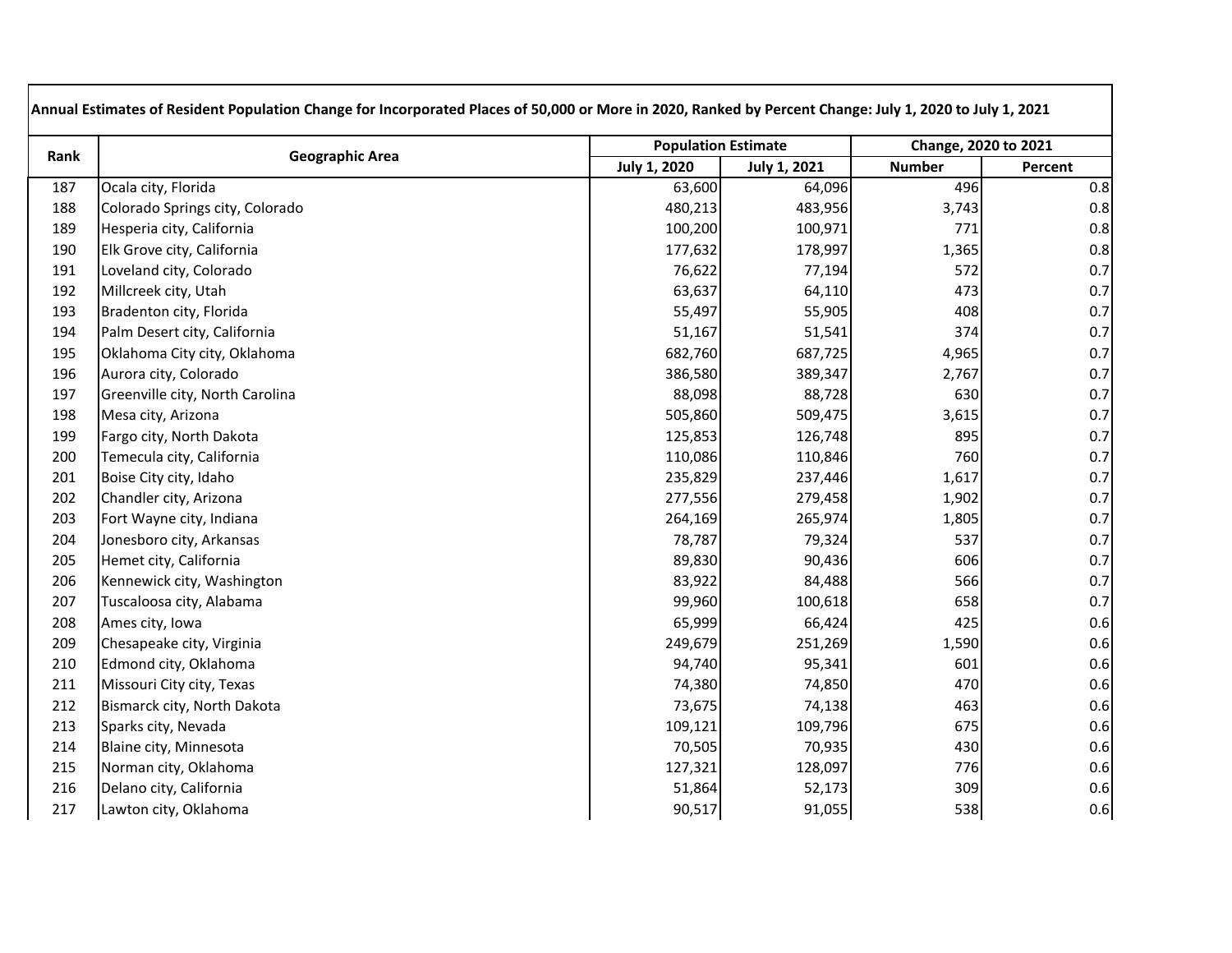| Rank | <b>Geographic Area</b>            |                     | <b>Population Estimate</b> |               | Change, 2020 to 2021 |
|------|-----------------------------------|---------------------|----------------------------|---------------|----------------------|
|      |                                   | <b>July 1, 2020</b> | <b>July 1, 2021</b>        | <b>Number</b> | Percent              |
| 218  | Medford city, Oregon              | 85,861              | 86,367                     | 506           | 0.6                  |
| 219  | Santa Fe city, New Mexico         | 87,684              | 88,193                     | 509           | 0.6                  |
| 220  | Brentwood city, California        | 64,499              | 64,870                     | 371           | 0.6                  |
| 221  | Vancouver city, Washington        | 191,071             | 192,169                    | 1,098         | 0.6                  |
| 222  | Colton city, California           | 53,975              | 54,285                     | 310           | 0.6                  |
| 223  | Brownsville city, Texas           | 186,762             | 187,831                    | 1,069         | 0.6                  |
| 224  | Novi city, Michigan               | 66,186              | 66,560                     | 374           | 0.6                  |
| 225  | Plano city, Texas                 | 286,668             | 288,253                    | 1,585         | 0.6                  |
| 226  | Las Vegas city, Nevada            | 643,292             | 646,790                    | 3,498         | 0.5                  |
| 227  | Lewisville city, Texas            | 112,336             | 112,944                    | 608           | 0.5                  |
| 228  | Carson City, Nevada               | 58,677              | 58,993                     | 316           | 0.5                  |
| 229  | Olympia city, Washington          | 55,626              | 55,919                     | 293           | 0.5                  |
| 230  | Miramar city, Florida             | 134,373             | 135,077                    | 704           | 0.5                  |
| 231  | Grand Prairie city, Texas         | 196,331             | 197,347                    | 1,016         | 0.5                  |
| 232  | Orlando city, Florida             | 307,603             | 309,154                    | 1,551         | 0.5                  |
| 233  | Fort Smith city, Arkansas         | 89,141              | 89,576                     | 435           | 0.5                  |
| 234  | Charleston city, South Carolina   | 150,903             | 151,612                    | 709           | 0.5                  |
| 235  | Danbury city, Connecticut         | 86,356              | 86,759                     | 403           | 0.5                  |
| 236  | Stamford city, Connecticut        | 135,685             | 136,309                    | 624           | 0.5                  |
| 237  | Janesville city, Wisconsin        | 65,643              | 65,942                     | 299           | 0.5                  |
| 238  | Hampton city, Virginia            | 137,131             | 137,746                    | 615           | 0.4                  |
| 239  | Brookhaven city, Georgia          | 55,119              | 55,366                     | 247           | 0.4                  |
| 240  | Salt Lake City city, Utah         | 199,587             | 200,478                    | 891           | 0.4                  |
| 241  | Lincoln city, Nebraska            | 291,383             | 292,657                    | 1,274         | 0.4                  |
| 242  | Jacksonville city, Florida        | 950,463             | 954,614                    | 4,151         | 0.4                  |
| 243  | Fresno city, California           | 542,159             | 544,510                    | 2,351         | 0.4                  |
| 244  | Huntersville town, North Carolina | 61,574              | 61,839                     | 265           | 0.4                  |
| 245  | Stockton city, California         | 320,745             | 322,120                    | 1,375         | 0.4                  |
| 246  | Mission city, Texas               | 85,870              | 86,223                     | 353           | 0.4                  |
| 247  | New Brunswick city, New Jersey    | 55,483              | 55,708                     | 225           | 0.4                  |
| 248  | Albany city, Oregon               | 56,599              | 56,828                     | 229           | 0.4                  |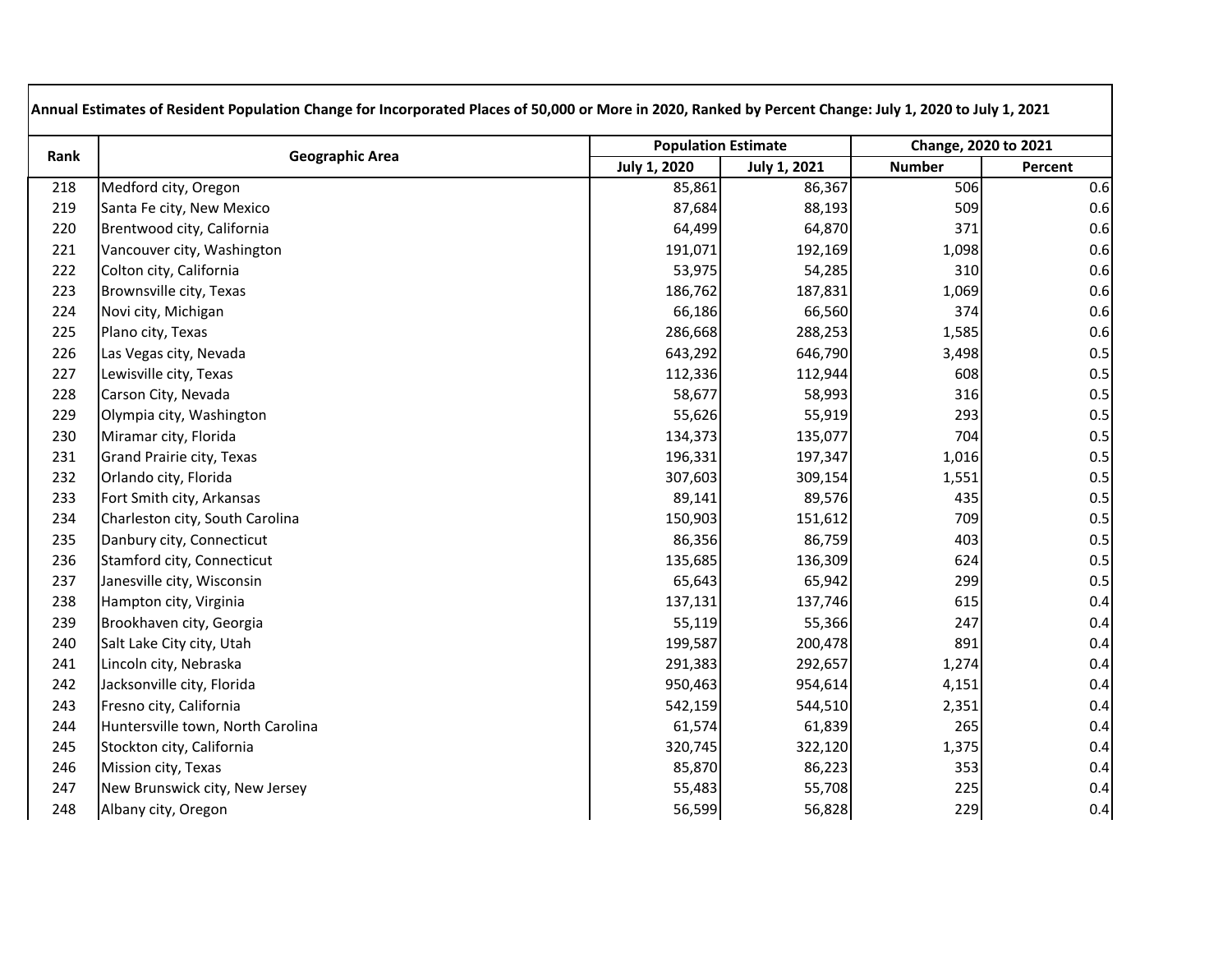| Rank | <b>Geographic Area</b>             |                     | <b>Population Estimate</b> |               | Change, 2020 to 2021 |  |
|------|------------------------------------|---------------------|----------------------------|---------------|----------------------|--|
|      |                                    | <b>July 1, 2020</b> | <b>July 1, 2021</b>        | <b>Number</b> | Percent              |  |
| 249  | Summerville town, South Carolina   | 51,010              | 51,216                     | 206           | 0.4                  |  |
| 250  | Manhattan city, Kansas             | 54,544              | 54,763                     | 219           | 0.4                  |  |
| 251  | Longmont city, Colorado            | 100,359             | 100,758                    | 399           | 0.4                  |  |
| 252  | Durham city, North Carolina        | 284,400             | 285,527                    | 1,127         | 0.4                  |  |
| 253  | Vacaville city, California         | 102,672             | 103,078                    | 406           | 0.4                  |  |
| 254  | Kingsport city, Tennessee          | 55,366              | 55,582                     | 216           | 0.4                  |  |
| 255  | Winston-Salem city, North Carolina | 249,349             | 250,320                    | 971           | 0.4                  |  |
| 256  | Apple Valley town, California      | 75,929              | 76,224                     | 295           | 0.4                  |  |
| 257  | Tallahassee city, Florida          | 196,342             | 197,102                    | 760           | 0.4                  |  |
| 258  | St. Charles city, Missouri         | 70,562              | 70,820                     | 258           | 0.4                  |  |
| 259  | Raleigh city, North Carolina       | 467,425             | 469,124                    | 1,699         | 0.4                  |  |
| 260  | Redlands city, California          | 73,023              | 73,288                     | 265           | 0.4                  |  |
| 261  | Billings city, Montana             | 117,026             | 117,445                    | 419           | 0.4                  |  |
| 262  | Columbus city, Indiana             | 50,391              | 50,569                     | 178           | 0.4                  |  |
| 263  | Marysville city, Washington        | 70,894              | 71,144                     | 250           | 0.4                  |  |
| 264  | Kissimmee city, Florida            | 79,158              | 79,436                     | 278           | 0.4                  |  |
| 265  | Hendersonville city, Tennessee     | 62,040              | 62,257                     | 217           | 0.3                  |  |
| 266  | Lawrence city, Kansas              | 94,933              | 95,256                     | 323           | 0.3                  |  |
| 267  | Wichita Falls city, Texas          | 102,640             | 102,988                    | 348           | 0.3                  |  |
| 268  | Scottsdale city, Arizona           | 241,933             | 242,753                    | 820           | 0.3                  |  |
| 269  | Bossier City city, Louisiana       | 62,653              | 62,865                     | 212           | 0.3                  |  |
| 270  | Charlotte city, North Carolina     | 876,747             | 879,709                    | 2,962         | 0.3                  |  |
| 271  | Gainesville city, Florida          | 139,929             | 140,398                    | 469           | 0.3                  |  |
| 272  | Glendale city, Arizona             | 248,797             | 249,630                    | 833           | 0.3                  |  |
| 273  | Palm Beach Gardens city, Florida   | 59,253              | 59,449                     | 196           | 0.3                  |  |
| 274  | Rancho Cucamonga city, California  | 174,572             | 175,142                    | 570           | 0.3                  |  |
| 275  | San Ramon city, California         | 86,669              | 86,947                     | 278           | 0.3                  |  |
| 276  | Laredo city, Texas                 | 255,336             | 256,153                    | 817           | 0.3                  |  |
| 277  | Port Arthur city, Texas            | 55,550              | 55,724                     | 174           | 0.3                  |  |
| 278  | Thornton city, Colorado            | 142,166             | 142,610                    | 444           | 0.3                  |  |
| 279  | Sacramento city, California        | 523,416             | 525,041                    | 1,625         | 0.3                  |  |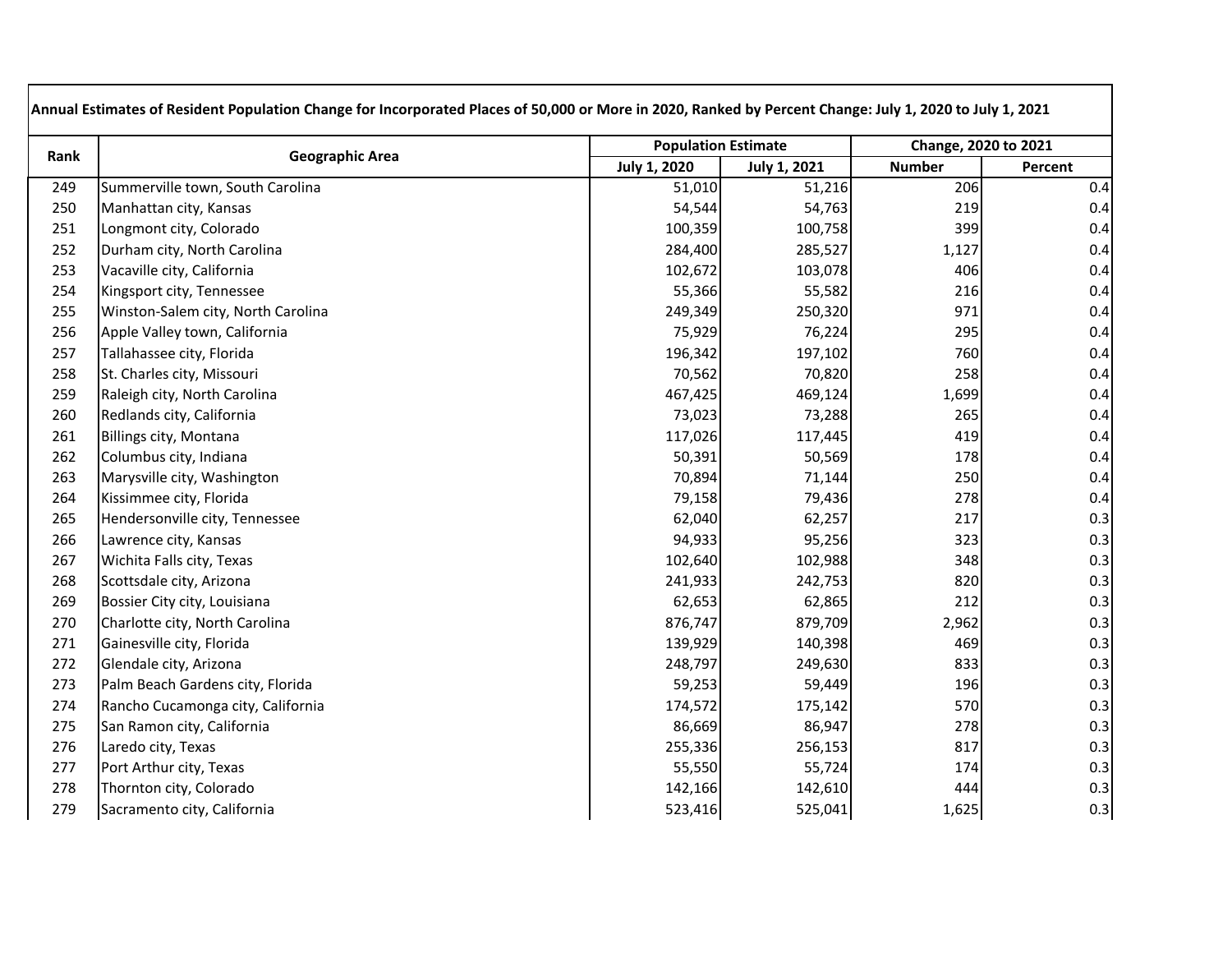| Rank | <b>Geographic Area</b>                                     |              | <b>Population Estimate</b> |               | Change, 2020 to 2021 |
|------|------------------------------------------------------------|--------------|----------------------------|---------------|----------------------|
|      |                                                            | July 1, 2020 | <b>July 1, 2021</b>        | <b>Number</b> | Percent              |
| 280  | Lakewood city, Colorado                                    | 156,143      | 156,605                    | 462           | 0.3                  |
| 281  | Maple Grove city, Minnesota                                | 70,518       | 70,726                     | 208           | 0.3                  |
| 282  | Taunton city, Massachusetts                                | 59,428       | 59,600                     | 172           | 0.3                  |
| 283  | Corvallis city, Oregon                                     | 59,697       | 59,864                     | 167           | 0.3                  |
| 284  | Joplin city, Missouri                                      | 51,703       | 51,846                     | 143           | 0.3                  |
| 285  | Chula Vista city, California                               | 276,466      | 277,220                    | 754           | 0.3                  |
| 286  | Anderson city, Indiana                                     | 54,669       | 54,817                     | 148           | 0.3                  |
| 287  | Chattanooga city, Tennessee                                | 181,624      | 182,113                    | 489           | 0.3                  |
| 288  | Tucson city, Arizona                                       | 541,859      | 543,242                    | 1,383         | 0.3                  |
| 289  | Springdale city, Arkansas                                  | 87,390       | 87,609                     | 219           | 0.3                  |
| 290  | Yucaipa city, California                                   | 54,605       | 54,739                     | 134           | 0.2                  |
| 291  | Alpharetta city, Georgia                                   | 65,968       | 66,127                     | 159           | 0.2                  |
| 292  | Norwalk city, Connecticut                                  | 90,975       | 91,194                     | 219           | 0.2                  |
| 293  | Grapevine city, Texas                                      | 50,756       | 50,872                     | 116           | 0.2                  |
| 294  | Pueblo city, Colorado                                      | 112,119      | 112,368                    | 249           | 0.2                  |
| 295  | Davis city, California                                     | 66,659       | 66,799                     | 140           | 0.2                  |
| 296  | Bloomington city, Indiana                                  | 79,801       | 79,968                     | 167           | 0.2                  |
| 297  | Iowa City city, Iowa                                       | 74,443       | 74,596                     | 153           | 0.2                  |
| 298  | Carlsbad city, California                                  | 115,073      | 115,302                    | 229           | 0.2                  |
| 299  | Upland city, California                                    | 79,118       | 79,274                     | 156           | 0.2                  |
| 300  | Porterville city, California                               | 62,619       | 62,742                     | 123           | 0.2                  |
| 301  | San Bernardino city, California                            | 221,784      | 222,203                    | 419           | 0.2                  |
| 302  | Collierville town, Tennessee                               | 51,247       | 51,343                     | 96            | 0.2                  |
| 303  | Rialto city, California                                    | 104,199      | 104,394                    | 195           | 0.2                  |
| 304  | Eau Claire city, Wisconsin                                 | 69,313       | 69,441                     | 128           | 0.2                  |
| 305  | Valdosta city, Georgia                                     | 55,468       | 55,567                     | 99            | 0.2                  |
| 306  | Weymouth Town city, Massachusetts                          | 57,568       | 57,670                     | 102           | 0.2                  |
| 307  | Lynchburg city, Virginia                                   | 78,871       | 79,009                     | 138           | 0.2                  |
| 308  | Athens-Clarke County unified government (balance), Georgia | 127,141      | 127,358                    | 217           | 0.2                  |
| 309  | High Point city, North Carolina                            | 113,892      | 114,086                    | 194           | 0.2                  |
| 310  | Harlingen city, Texas                                      | 71,803       | 71,925                     | 122           | 0.2                  |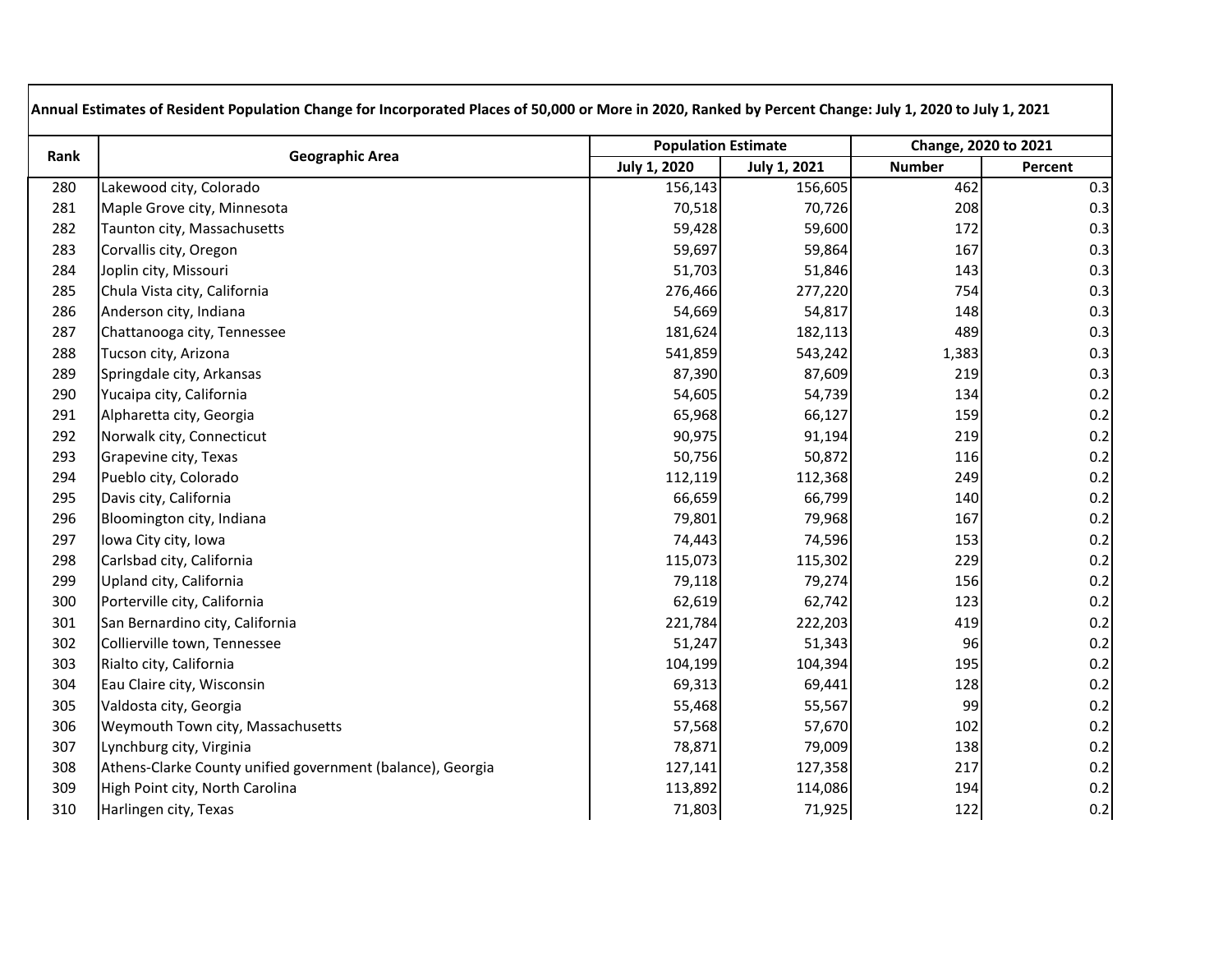| Rank | <b>Geographic Area</b>            |                     | <b>Population Estimate</b> |               | Change, 2020 to 2021 |  |
|------|-----------------------------------|---------------------|----------------------------|---------------|----------------------|--|
|      |                                   | <b>July 1, 2020</b> | <b>July 1, 2021</b>        | <b>Number</b> | Percent              |  |
| 311  | Eugene city, Oregon               | 174,802             | 175,096                    | 294           | 0.2                  |  |
| 312  | Amarillo city, Texas              | 200,897             | 201,234                    | 337           | 0.2                  |  |
| 313  | Schenectady city, New York        | 66,879              | 66,990                     | 111           | 0.2                  |  |
| 314  | Columbia city, South Carolina     | 137,314             | 137,541                    | 227           | 0.2                  |  |
| 315  | Elyria city, Ohio                 | 52,730              | 52,816                     | 86            | 0.2                  |  |
| 316  | Lorain city, Ohio                 | 65,324              | 65,430                     | 106           | 0.2                  |  |
| 317  | Chico city, California            | 102,177             | 102,338                    | 161           | 0.2                  |  |
| 318  | Shawnee city, Kansas              | 67,405              | 67,511                     | 106           | 0.2                  |  |
| 319  | Highland city, California         | 57,070              | 57,159                     | 89            | 0.2                  |  |
| 320  | St. Cloud city, Minnesota         | 68,711              | 68,818                     | 107           | 0.2                  |  |
| 321  | Chino Hills city, California      | 78,544              | 78,665                     | 121           | 0.2                  |  |
| 322  | Greensboro city, North Carolina   | 297,808             | 298,263                    | 455           | 0.2                  |  |
| 323  | Vista city, California            | 98,508              | 98,655                     | 147           | $0.1\,$              |  |
| 324  | Modesto city, California          | 218,459             | 218,771                    | 312           | 0.1                  |  |
| 325  | Kokomo city, Indiana              | 59,606              | 59,691                     | 85            | 0.1                  |  |
| 326  | Harrisburg city, Pennsylvania     | 50,069              | 50,135                     | 66            | 0.1                  |  |
| 327  | Homestead city, Florida           | 80,423              | 80,528                     | 105           | 0.1                  |  |
| 328  | Madison city, Wisconsin           | 268,846             | 269,196                    | 350           | 0.1                  |  |
| 329  | Joliet city, Illinois             | 150,199             | 150,372                    | 173           | 0.1                  |  |
| 330  | Austin city, Texas                | 963,121             | 964,177                    | 1,056         | 0.1                  |  |
| 331  | Turlock city, California          | 72,611              | 72,682                     | 71            | 0.1                  |  |
| 332  | Fayetteville city, North Carolina | 208,576             | 208,778                    | 202           | 0.1                  |  |
| 333  | Spokane city, Washington          | 228,850             | 229,071                    | 221           | $0.1\,$              |  |
| 334  | Manchester city, New Hampshire    | 115,354             | 115,462                    | 108           | $0.1\,$              |  |
| 335  | Abilene city, Texas               | 124,954             | 125,070                    | 116           | 0.1                  |  |
| 336  | West Palm Beach city, Florida     | 117,179             | 117,286                    | 107           | 0.1                  |  |
| 337  | Kansas City city, Missouri        | 507,932             | 508,394                    | 462           | 0.1                  |  |
| 338  | Smyrna city, Georgia              | 55,635              | 55,685                     | 50            | $0.1\,$              |  |
| 339  | Ogden city, Utah                  | 86,726              | 86,798                     | 72            | 0.1                  |  |
| 340  | Muncie city, Indiana              | 65,241              | 65,292                     | 51            | 0.1                  |  |
| 341  | Redding city, California          | 93,393              | 93,462                     | 69            | 0.1                  |  |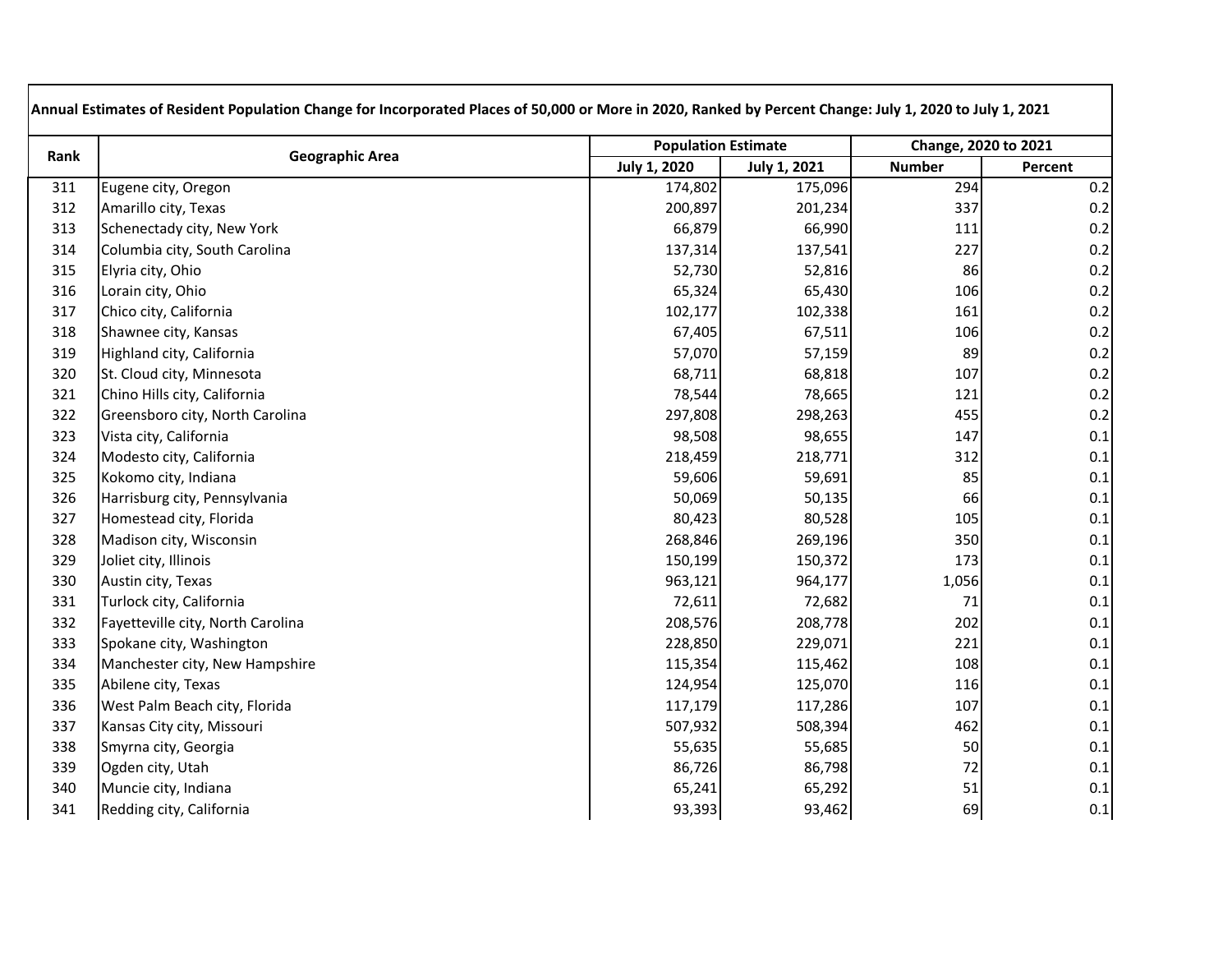| Rank | <b>Geographic Area</b>              |                     | <b>Population Estimate</b> |                | Change, 2020 to 2021 |
|------|-------------------------------------|---------------------|----------------------------|----------------|----------------------|
|      |                                     | <b>July 1, 2020</b> | <b>July 1, 2021</b>        | <b>Number</b>  | Percent              |
| 342  | Columbus city, Ohio                 | 905,860             | 906,528                    | 668            | 0.1                  |
| 343  | Bloomington city, Illinois          | 78,226              | 78,283                     | 57             | 0.1                  |
| 344  | Warwick city, Rhode Island          | 82,960              | 83,011                     | 51             | 0.1                  |
| 345  | Longview city, Texas                | 81,713              | 81,762                     | 49             | 0.1                  |
| 346  | Springfield city, Missouri          | 169,626             | 169,724                    | 98             | 0.1                  |
| 347  | Rochester city, Minnesota           | 121,396             | 121,465                    | 69             | 0.1                  |
| 348  | Decatur city, Alabama               | 57,777              | 57,804                     | 27             |                      |
| 349  | Bridgeport city, Connecticut        | 148,271             | 148,333                    | 62             |                      |
| 350  | Flagstaff city, Arizona             | 76,960              | 76,989                     | 29             |                      |
| 351  | Lafayette city, Indiana             | 70,809              | 70,835                     | 26             |                      |
| 352  | Normal town, Illinois               | 53,575              | 53,594                     | 19             |                      |
| 353  | Provo city, Utah                    | 114,048             | 114,084                    | 36             |                      |
| 354  | Dothan city, Alabama                | 71,154              | 71,175                     | 21             |                      |
| 355  | Camarillo city, California          | 70,844              | 70,858                     | 14             |                      |
| 356  | Milford city (balance), Connecticut | 50,532              | 50,541                     | $\overline{9}$ |                      |
| 357  | West Sacramento city, California    | 53,631              | 53,637                     | $6 \mid$       |                      |
| 358  | Fall River city, Massachusetts      | 93,885              | 93,884                     | $-1$           |                      |
| 359  | Elkhart city, Indiana               | 53,951              | 53,949                     | $-2$           |                      |
| 360  | Bristol city, Connecticut           | 60,665              | 60,661                     | -4             |                      |
| 361  | Bethlehem city, Pennsylvania        | 75,629              | 75,624                     | $-5$           |                      |
| 362  | Allentown city, Pennsylvania        | 125,971             | 125,944                    | $-27$          |                      |
| 363  | Corpus Christi city, Texas          | 317,852             | 317,773                    | $-79$          |                      |
| 364  | El Paso city, Texas                 | 678,598             | 678,415                    | $-183$         |                      |
| 365  | Great Falls city, Montana           | 60,420              | 60,403                     | $-17$          |                      |
| 366  | New Bedford city, Massachusetts     | 100,970             | 100,941                    | $-29$          |                      |
| 367  | Richmond city, Virginia             | 226,670             | 226,604                    | $-66$          |                      |
| 368  | Wyoming city, Michigan              | 76,772              | 76,749                     | $-23$          |                      |
| 369  | Terre Haute city, Indiana           | 58,543              | 58,525                     | $-18$          |                      |
| 370  | Sioux City city, Iowa               | 85,654              | 85,617                     | $-37$          |                      |
| 371  | San Marcos city, California         | 94,973              | 94,926                     | $-47$          |                      |
| 372  | Middletown city, Ohio               | 51,026              | 50,998                     | $-28$          | $-0.1$               |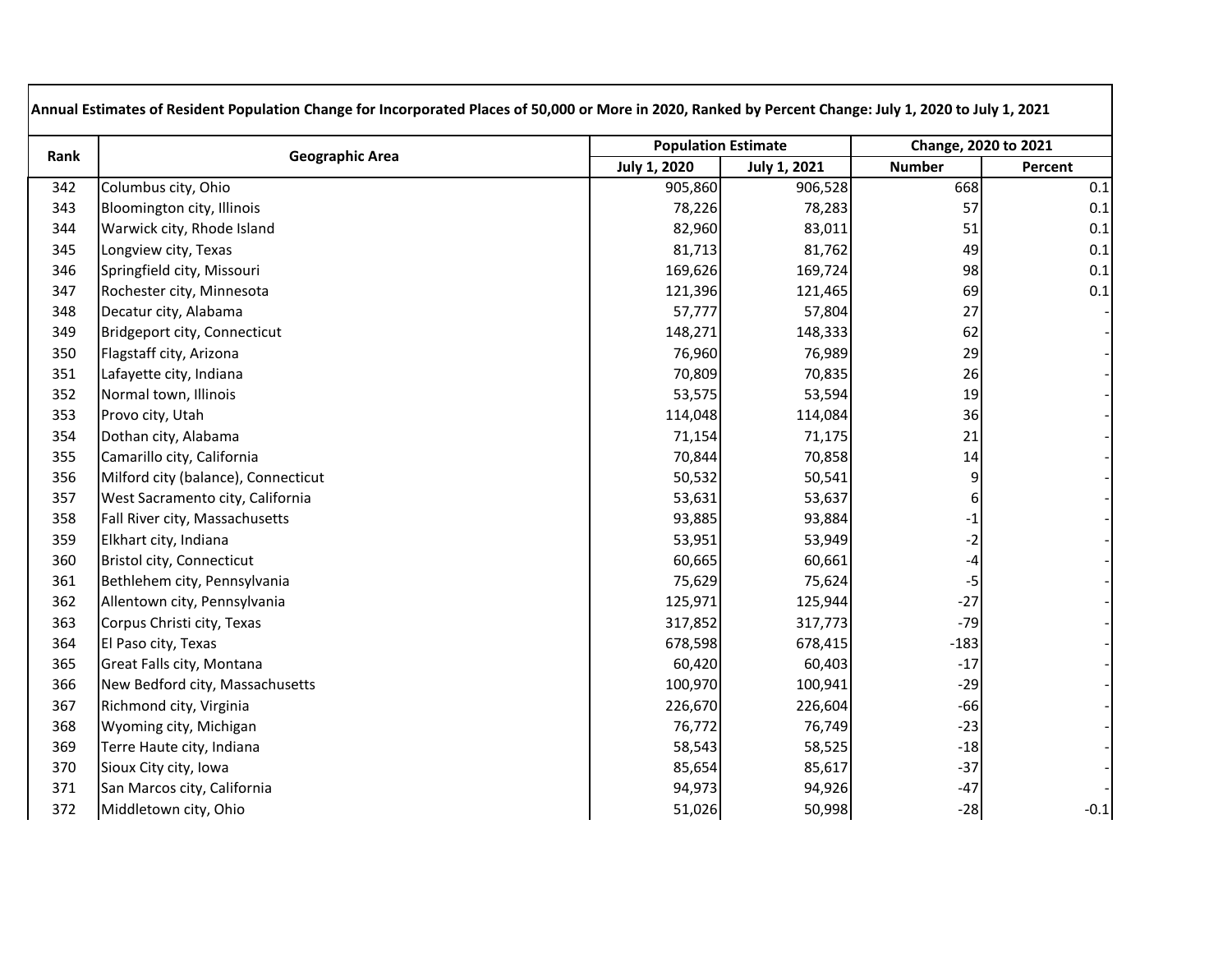| Rank | <b>Geographic Area</b>           |                     | <b>Population Estimate</b> |               | Change, 2020 to 2021 |  |
|------|----------------------------------|---------------------|----------------------------|---------------|----------------------|--|
|      |                                  | <b>July 1, 2020</b> | <b>July 1, 2021</b>        | <b>Number</b> | Percent              |  |
| 373  | Greeley city, Colorado           | 109,388             | 109,323                    | $-65$         | $-0.1$               |  |
| 374  | Springfield city, Oregon         | 62,295              | 62,256                     | $-39$         | $-0.1$               |  |
| 375  | White Plains city, New York      | 59,564              | 59,526                     | $-38$         | $-0.1$               |  |
| 376  | Moore city, Oklahoma             | 63,503              | 63,462                     | $-41$         | $-0.1$               |  |
| 377  | Springfield city, Ohio           | 58,801              | 58,763                     | $-38$         | $-0.1$               |  |
| 378  | Pittsburg city, California       | 76,600              | 76,544                     | $-56$         | $-0.1$               |  |
| 379  | Rock Hill city, South Carolina   | 74,157              | 74,102                     | $-55$         | $-0.1$               |  |
| 380  | Vineland city, New Jersey        | 61,202              | 61,156                     | $-46$         | $-0.1$               |  |
| 381  | Pearland city, Texas             | 126,086             | 125,990                    | $-96$         | $-0.1$               |  |
| 382  | Jackson city, Tennessee          | 68,169              | 68,114                     | $-55$         | $-0.1$               |  |
| 383  | Tacoma city, Washington          | 219,383             | 219,205                    | $-178$        | $-0.1$               |  |
| 384  | Green Bay city, Wisconsin        | 107,114             | 107,015                    | $-99$         | $-0.1$               |  |
| 385  | Lansing city, Michigan           | 112,796             | 112,684                    | $-112$        | $-0.1$               |  |
| 386  | Scranton city, Pennsylvania      | 75,950              | 75,874                     | $-76$         | $-0.1$               |  |
| 387  | Mishawaka city, Indiana          | 51,126              | 51,074                     | $-52$         | $-0.1$               |  |
| 388  | Fairfield city, California       | 119,827             | 119,705                    | $-122$        | $-0.1$               |  |
| 389  | Hoover city, Alabama             | 92,687              | 92,589                     | $-98$         | $-0.1$               |  |
| 390  | Nashua city, New Hampshire       | 91,221              | 91,124                     | $-97$         | $-0.1$               |  |
| 391  | Everett city, Washington         | 110,930             | 110,812                    | $-118$        | $-0.1$               |  |
| 392  | Naperville city, Illinois        | 149,279             | 149,104                    | $-175$        | $-0.1$               |  |
| 393  | Carrollton city, Texas           | 133,409             | 133,251                    | $-158$        | $-0.1$               |  |
| 394  | Brockton city, Massachusetts     | 105,579             | 105,446                    | $-133$        | $-0.1$               |  |
| 395  | Oshkosh city, Wisconsin          | 66,693              | 66,607                     | $-86$         | $-0.1$               |  |
| 396  | Sanford city, Florida            | 60,760              | 60,681                     | $-79$         | $-0.1$               |  |
| 397  | Rochester Hills city, Michigan   | 76,135              | 76,028                     | $-107$        | $-0.1$               |  |
| 398  | North Richland Hills city, Texas | 70,310              | 70,209                     | $-101$        | $-0.1$               |  |
| 399  | Reading city, Pennsylvania       | 94,981              | 94,844                     | $-137$        | $-0.1$               |  |
| 400  | Santa Ana city, California       | 309,888             | 309,441                    | $-447$        | $-0.1$               |  |
| 401  | Waukesha city, Wisconsin         | 71,365              | 71,256                     | $-109$        | $-0.2$               |  |
| 402  | Worcester city, Massachusetts    | 206,242             | 205,918                    | $-324$        | $-0.2$               |  |
| 403  | Rochester city, New York         | 210,943             | 210,606                    | $-337$        | $-0.2$               |  |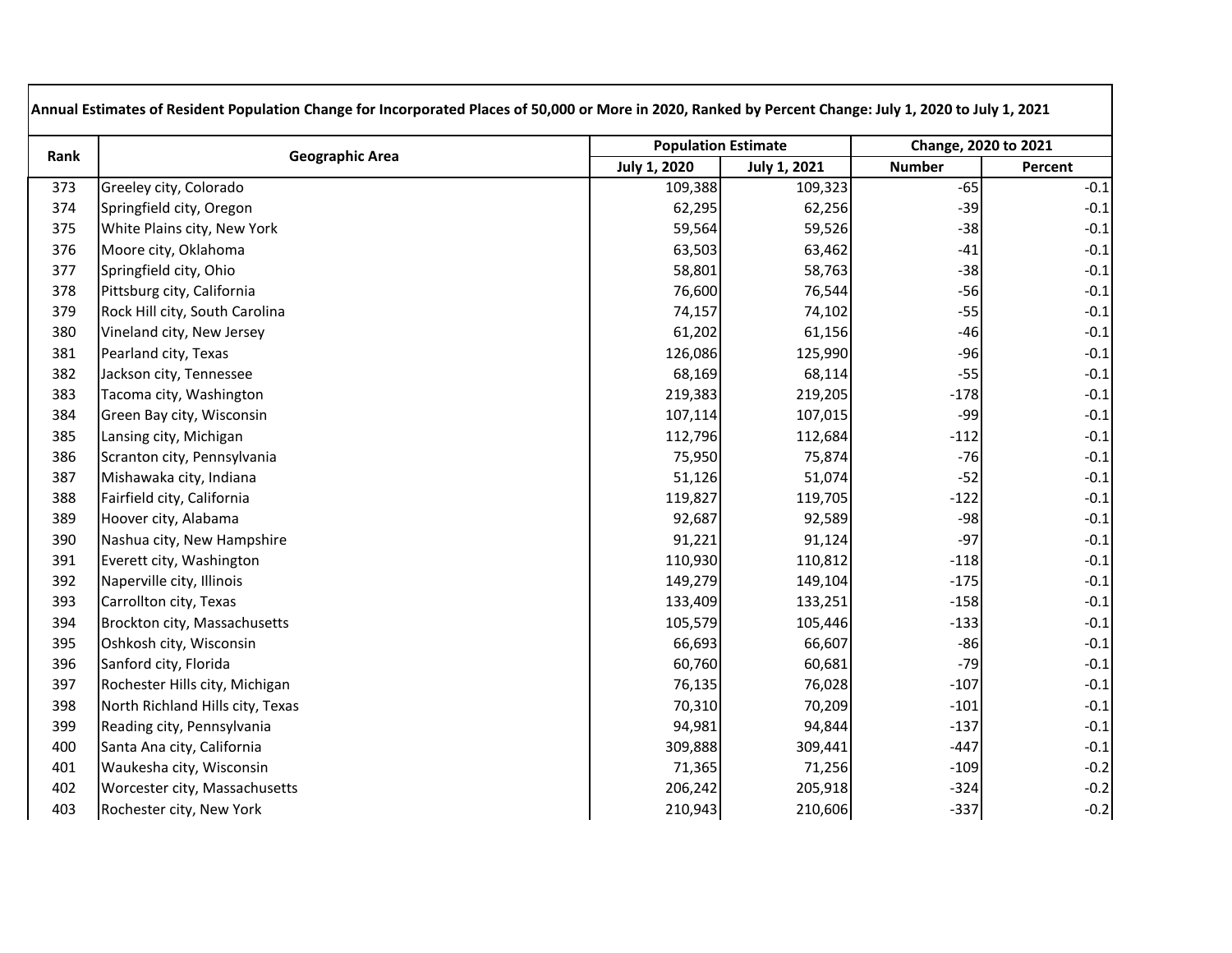| Rank | <b>Geographic Area</b>                   |                     | <b>Population Estimate</b> |               | Change, 2020 to 2021 |  |
|------|------------------------------------------|---------------------|----------------------------|---------------|----------------------|--|
|      |                                          | <b>July 1, 2020</b> | <b>July 1, 2021</b>        | <b>Number</b> | Percent              |  |
| 404  | Portland city, Maine                     | 68,427              | 68,313                     | $-114$        | $-0.2$               |  |
| 405  | South Bend city, Indiana                 | 103,527             | 103,353                    | $-174$        | $-0.2$               |  |
| 406  | Doral city, Florida                      | 76,094              | 75,966                     | $-128$        | $-0.2$               |  |
| 407  | Cheyenne city, Wyoming                   | 65,161              | 65,051                     | $-110$        | $-0.2$               |  |
| 408  | Pharr city, Texas                        | 79,836              | 79,697                     | $-139$        | $-0.2$               |  |
| 409  | Santa Maria city, California             | 109,904             | 109,711                    | $-193$        | $-0.2$               |  |
| 410  | Wilmington city, Delaware                | 70,875              | 70,750                     | $-125$        | $-0.2$               |  |
| 411  | St. Petersburg city, Florida             | 258,658             | 258,201                    | $-457$        | $-0.2$               |  |
| 412  | Perth Amboy city, New Jersey             | 55,389              | 55,291                     | $-98$         | $-0.2$               |  |
| 413  | Portsmouth city, Virginia                | 98,015              | 97,840                     | $-175$        | $-0.2$               |  |
| 414  | Oxnard city, California                  | 202,242             | 201,879                    | $-363$        | $-0.2$               |  |
| 415  | Eagan city, Minnesota                    | 68,766              | 68,642                     | $-124$        | $-0.2$               |  |
| 416  | Lafayette city, Louisiana                | 121,996             | 121,771                    | $-225$        | $-0.2$               |  |
| 417  | Laguna Niguel city, California           | 64,359              | 64,239                     | $-120$        | $-0.2$               |  |
| 418  | Lexington-Fayette urban county, Kentucky | 322,403             | 321,793                    | $-610$        | $-0.2$               |  |
| 419  | Miami Gardens city, Florida              | 111,085             | 110,867                    | $-218$        | $-0.2$               |  |
| 420  | Edina city, Minnesota                    | 53,430              | 53,318                     | $-112$        | $-0.2$               |  |
| 421  | Largo city, Florida                      | 82,515              | 82,341                     | $-174$        | $-0.2$               |  |
| 422  | Providence city, Rhode Island            | 190,101             | 189,692                    | $-409$        | $-0.2$               |  |
| 423  | Santa Clara city, California             | 127,426             | 127,151                    | $-275$        | $-0.2$               |  |
| 424  | Macon-Bibb County, Georgia               | 157,104             | 156,762                    | $-342$        | $-0.2$               |  |
| 425  | Trenton city, New Jersey                 | 90,662              | 90,457                     | $-205$        | $-0.2$               |  |
| 426  | Chapel Hill town, North Carolina         | 61,272              | 61,128                     | $-144$        | $-0.2$               |  |
| 427  | Little Rock city, Arkansas               | 202,484             | 201,998                    | $-486$        | $-0.2$               |  |
| 428  | Topeka city, Kansas                      | 126,269             | 125,963                    | $-306$        | $-0.2$               |  |
| 429  | Overland Park city, Kansas               | 197,587             | 197,106                    | $-481$        | $-0.2$               |  |
| 430  | Royal Oak city, Michigan                 | 58,098              | 57,953                     | $-145$        | $-0.2$               |  |
| 431  | Duluth city, Minnesota                   | 86,601              | 86,372                     | $-229$        | $-0.3$               |  |
| 432  | Hillsboro city, Oregon                   | 106,922             | 106,633                    | $-289$        | $-0.3$               |  |
| 433  | Lynn city, Massachusetts                 | 101,118             | 100,843                    | $-275$        | $-0.3$               |  |
| 434  | San Diego city, California               | 1,385,394           | 1,381,611                  | $-3,783$      | $-0.3$               |  |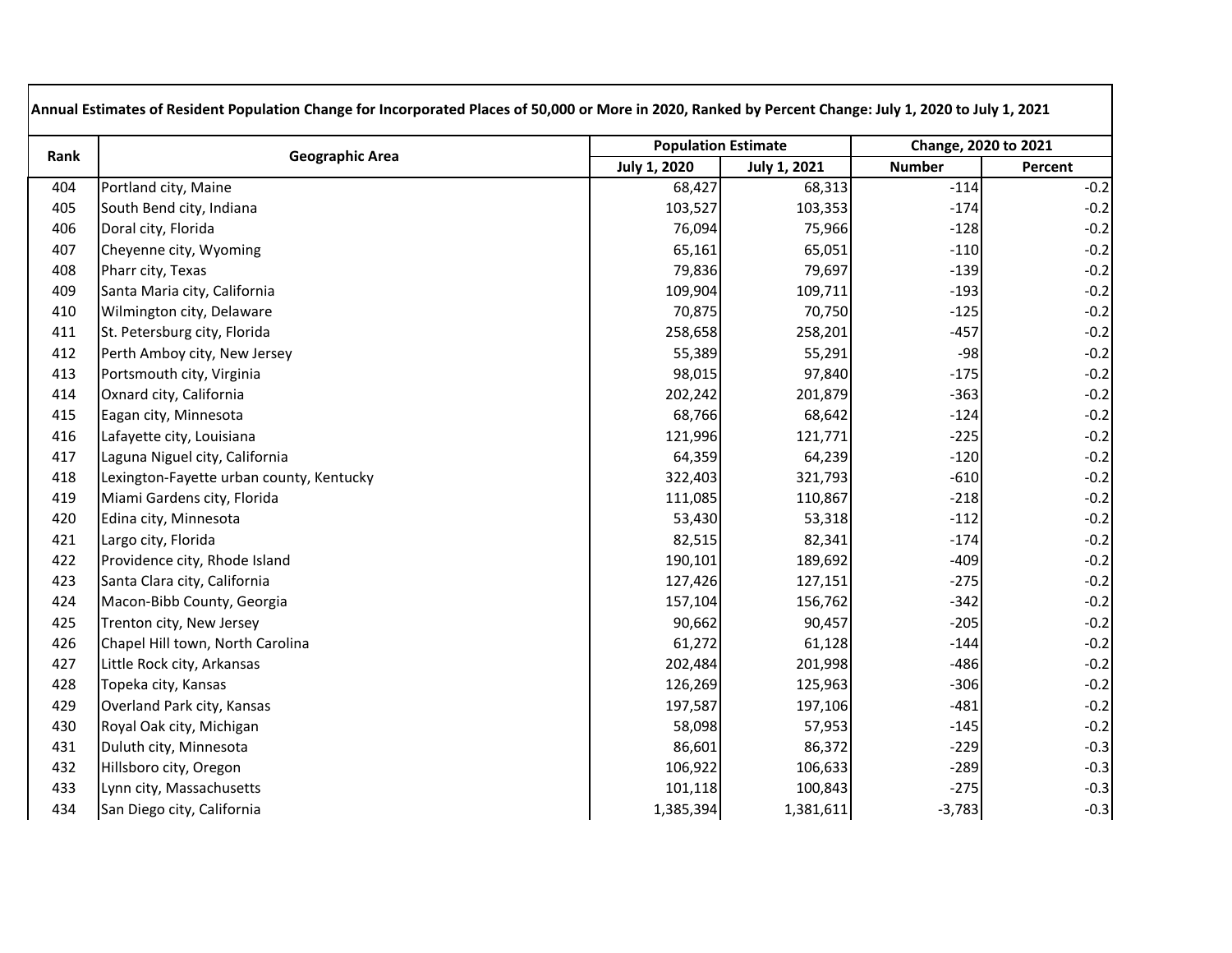| Rank | <b>Geographic Area</b>                                             |                     | <b>Population Estimate</b> |               | Change, 2020 to 2021 |  |  |
|------|--------------------------------------------------------------------|---------------------|----------------------------|---------------|----------------------|--|--|
|      |                                                                    | <b>July 1, 2020</b> | <b>July 1, 2021</b>        | <b>Number</b> | Percent              |  |  |
| 435  | Grand Forks city, North Dakota                                     | 58,942              | 58,781                     | $-161$        | $-0.3$               |  |  |
| 436  | Camden city, New Jersey                                            | 71,976              | 71,773                     | $-203$        | $-0.3$               |  |  |
| 437  | Owensboro city, Kentucky                                           | 60,183              | 60,011                     | $-172$        | $-0.3$               |  |  |
| 438  | West Haven city, Connecticut                                       | 55,455              | 55,294                     | $-161$        | $-0.3$               |  |  |
| 439  | Fort Collins city, Colorado                                        | 169,032             | 168,538                    | $-494$        | $-0.3$               |  |  |
| 440  | Pinellas Park city, Florida                                        | 53,359              | 53,202                     | $-157$        | $-0.3$               |  |  |
| 441  | Napa city, California                                              | 79,051              | 78,818                     | $-233$        | $-0.3$               |  |  |
| 442  | Tulsa city, Oklahoma                                               | 412,629             | 411,401                    | $-1,228$      | $-0.3$               |  |  |
| 443  | New Britain city, Connecticut                                      | 74,062              | 73,841                     | $-221$        | $-0.3$               |  |  |
| 444  | Kentwood city, Michigan                                            | 54,305              | 54,141                     | $-164$        | $-0.3$               |  |  |
| 445  | Arlington city, Texas                                              | 393,985             | 392,786                    | $-1,199$      | $-0.3$               |  |  |
| 446  | Waterbury city, Connecticut                                        | 114,159             | 113,811                    | $-348$        | $-0.3$               |  |  |
| 447  | Lake Forest city, California                                       | 86,005              | 85,742                     | $-263$        | $-0.3$               |  |  |
| 448  | Meriden city, Connecticut                                          | 60,703              | 60,517                     | $-186$        | $-0.3$               |  |  |
| 449  | Simi Valley city, California                                       | 126,366             | 125,975                    | $-391$        | $-0.3$               |  |  |
| 450  | Hartford city, Connecticut                                         | 120,957             | 120,576                    | $-381$        | $-0.3$               |  |  |
| 451  | Bolingbrook village, Illinois                                      | 73,831              | 73,597                     | $-234$        | $-0.3$               |  |  |
| 452  | Clearwater city, Florida                                           | 117,046             | 116,674                    | $-372$        | $-0.3$               |  |  |
| 453  | Yakima city, Washington                                            | 96,890              | 96,578                     | $-312$        | $-0.3$               |  |  |
| 454  | Cranston city, Rhode Island                                        | 82,833              | 82,566                     | $-267$        | $-0.3$               |  |  |
| 455  | Coon Rapids city, Minnesota                                        | 63,590              | 63,385                     | $-205$        | $-0.3$               |  |  |
| 456  | Rockville city, Maryland                                           | 67,357              | 67,139                     | $-218$        | $-0.3$               |  |  |
| 457  | Augusta-Richmond County consolidated government (balance), Georgia | 201,850             | 201,196                    | $-654$        | $-0.3$               |  |  |
| 458  | Victoria city, Texas                                               | 65,590              | 65,377                     | $-213$        | $-0.3$               |  |  |
| 459  | Anaheim city, California                                           | 347,089             | 345,940                    | $-1,149$      | $-0.3$               |  |  |
| 460  | Troy city, Michigan                                                | 87,125              | 86,836                     | $-289$        | $-0.3$               |  |  |
| 461  | Council Bluffs city, Iowa                                          | 62,625              | 62,415                     | $-210$        | $-0.3$               |  |  |
| 462  | Dayton city, Ohio                                                  | 138,060             | 137,571                    | $-489$        | $-0.4$               |  |  |
| 463  | Wichita city, Kansas                                               | 397,117             | 395,699                    | $-1,418$      | $-0.4$               |  |  |
| 464  | Asheville city, North Carolina                                     | 94,406              | 94,067                     | $-339$        | $-0.4$               |  |  |
| 465  | Lancaster city, Pennsylvania                                       | 57,712              | 57,503                     | $-209$        | $-0.4$               |  |  |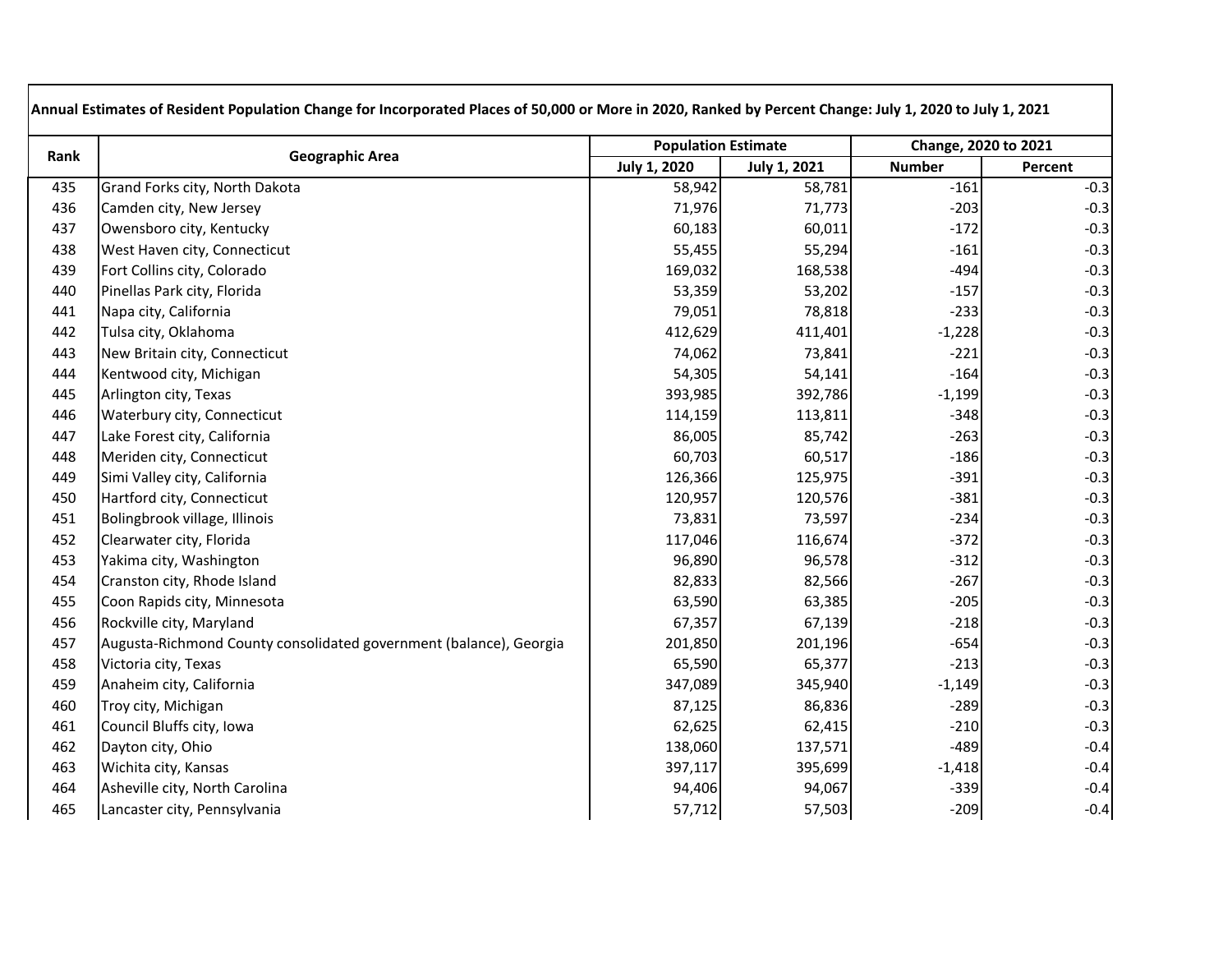| Rank | <b>Geographic Area</b>                      |                     | <b>Population Estimate</b> |               | Change, 2020 to 2021 |
|------|---------------------------------------------|---------------------|----------------------------|---------------|----------------------|
|      |                                             | <b>July 1, 2020</b> | <b>July 1, 2021</b>        | <b>Number</b> | Percent              |
| 466  | Albuquerque city, New Mexico                | 564,648             | 562,599                    | $-2,049$      | $-0.4$               |
| 467  | Virginia Beach city, Virginia               | 459,373             | 457,672                    | $-1,701$      | $-0.4$               |
| 468  | Salinas city, California                    | 163,397             | 162,791                    | $-606$        | $-0.4$               |
| 469  | Hollywood city, Florida                     | 152,705             | 152,131                    | $-574$        | $-0.4$               |
| 470  | Methuen Town city, Massachusetts            | 52,999              | 52,798                     | $-201$        | $-0.4$               |
| 471  | Cincinnati city, Ohio                       | 310,113             | 308,935                    | $-1,178$      | $-0.4$               |
| 472  | Grand Rapids city, Michigan                 | 198,173             | 197,416                    | $-757$        | $-0.4$               |
| 473  | Battle Creek city, Michigan                 | 52,541              | 52,335                     | $-206$        | $-0.4$               |
| 474  | Escondido city, California                  | 151,260             | 150,665                    | $-595$        | $-0.4$               |
| 475  | Buffalo city, New York                      | 277,908             | 276,807                    | $-1,101$      | $-0.4$               |
| 476  | Antioch city, California                    | 115,252             | 114,794                    | $-458$        | $-0.4$               |
| 477  | Delray Beach city, Florida                  | 66,839              | 66,573                     | $-266$        | $-0.4$               |
| 478  | Walnut Creek city, California               | 69,974              | 69,695                     | $-279$        | $-0.4$               |
| 479  | Cuyahoga Falls city, Ohio                   | 51,014              | 50,810                     | $-204$        | $-0.4$               |
| 480  | Jupiter town, Florida                       | 61,048              | 60,802                     | $-246$        | $-0.4$               |
| 481  | Savannah city, Georgia                      | 147,701             | 147,088                    | $-613$        | $-0.4$               |
| 482  | Tamarac city, Florida                       | 71,842              | 71,541                     | $-301$        | $-0.4$               |
| 483  | Jacksonville city, North Carolina           | 73,183              | 72,876                     | $-307$        | $-0.4$               |
| 484  | National City city, California              | 56,149              | 55,912                     | $-237$        | $-0.4$               |
| 485  | San Angelo city, Texas                      | 100,093             | 99,667                     | $-426$        | $-0.4$               |
| 486  | Akron city, Ohio                            | 190,164             | 189,347                    | $-817$        | $-0.4$               |
| 487  | Deerfield Beach city, Florida               | 86,716              | 86,339                     | $-377$        | $-0.4$               |
| 488  | Orem city, Utah                             | 98,294              | 97,861                     | $-433$        | $-0.4$               |
| 489  | Pawtucket city, Rhode Island                | 75,721              | 75,387                     | $-334$        | $-0.4$               |
| 490  | San Buenaventura (Ventura) city, California | 110,413             | 109,925                    | $-488$        | $-0.4$               |
| 491  | Encinitas city, California                  | 62,037              | 61,762                     | $-275$        | $-0.4$               |
| 492  | Kenosha city, Wisconsin                     | 99,733              | 99,286                     | $-447$        | $-0.4$               |
| 493  | Hempstead village, New York                 | 59,000              | 58,734                     | $-266$        | $-0.5$               |
| 494  | Miami city, Florida                         | 441,889             | 439,890                    | $-1,999$      | $-0.5$               |
| 495  | Lakewood city, Washington                   | 63,619              | 63,331                     | $-288$        | $-0.5$               |
| 496  | Petaluma city, California                   | 59,678              | 59,403                     | $-275$        | $-0.5$               |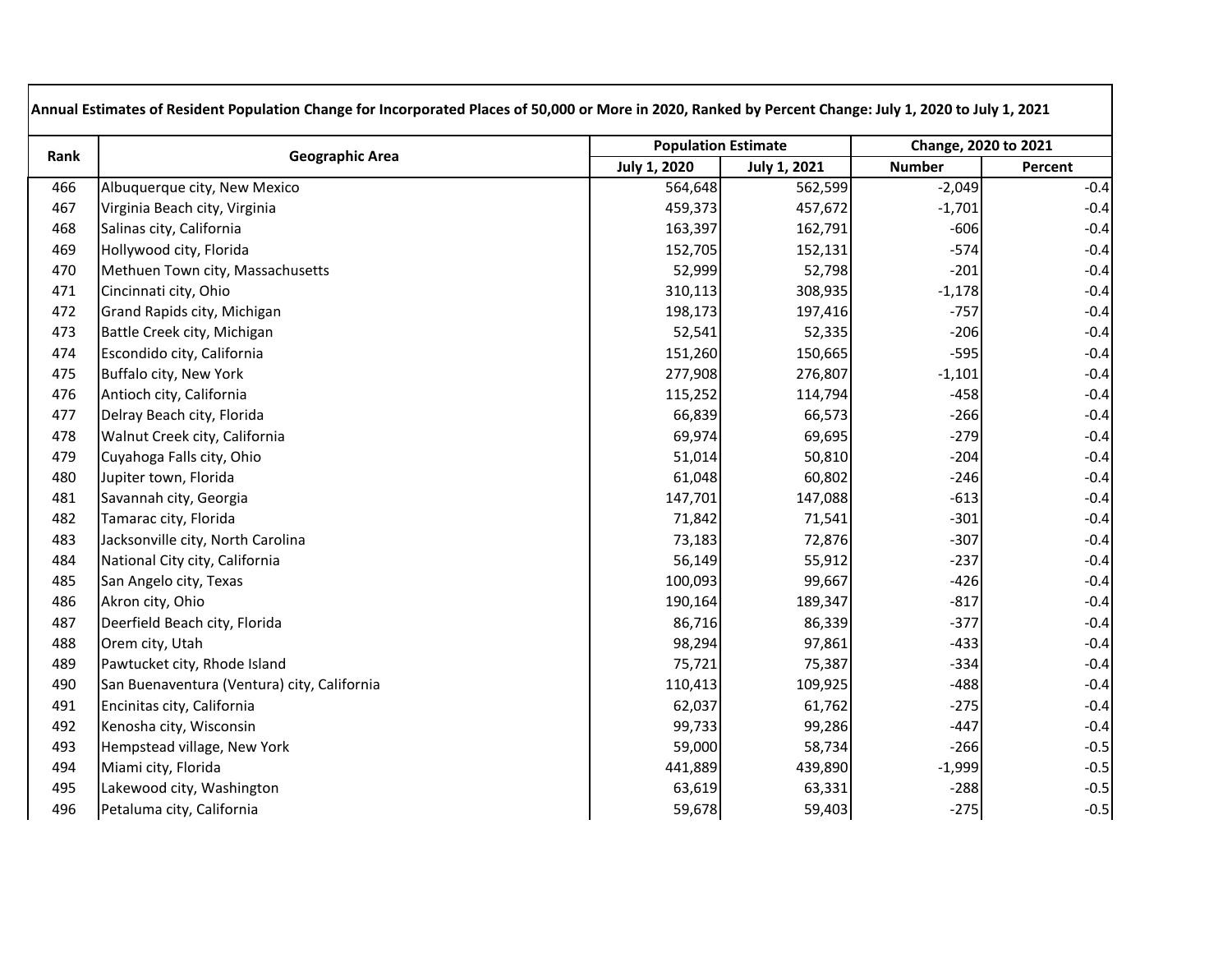| Rank | <b>Geographic Area</b>                                           |                     | <b>Population Estimate</b> |               | Change, 2020 to 2021 |  |  |
|------|------------------------------------------------------------------|---------------------|----------------------------|---------------|----------------------|--|--|
|      |                                                                  | <b>July 1, 2020</b> | <b>July 1, 2021</b>        | <b>Number</b> | Percent              |  |  |
| 497  | Kettering city, Ohio                                             | 57,648              | 57,377                     | $-271$        | $-0.5$               |  |  |
| 498  | Boca Raton city, Florida                                         | 96,241              | 95,787                     | $-454$        | $-0.5$               |  |  |
| 499  | Harrisonburg city, Virginia                                      | 51,675              | 51,430                     | $-245$        | $-0.5$               |  |  |
| 500  | West New York town, New Jersey                                   | 52,493              | 52,242                     | $-251$        | $-0.5$               |  |  |
| 501  | Quincy city, Massachusetts                                       | 101,606             | 101,119                    | $-487$        | $-0.5$               |  |  |
| 502  | Santa Cruz city, California                                      | 62,251              | 61,950                     | $-301$        | $-0.5$               |  |  |
| 503  | Haverhill city, Massachusetts                                    | 67,690              | 67,361                     | $-329$        | $-0.5$               |  |  |
| 504  | Springfield city, Massachusetts                                  | 155,556             | 154,789                    | $-767$        | $-0.5$               |  |  |
| 505  | Roswell city, Georgia                                            | 92,989              | 92,530                     | $-459$        | $-0.5$               |  |  |
| 506  | Santa Barbara city, California                                   | 88,695              | 88,255                     | $-440$        | $-0.5$               |  |  |
| 507  | Canton city, Ohio                                                | 70,784              | 70,426                     | $-358$        | $-0.5$               |  |  |
| 508  | Memphis city, Tennessee                                          | 631,326             | 628,127                    | $-3,199$      | $-0.5$               |  |  |
| 509  | Houston city, Texas                                              | 2,300,027           | 2,288,250                  | $-11,777$     | $-0.5$               |  |  |
| 510  | Richmond city, California                                        | 116,238             | 115,639                    | $-599$        | $-0.5$               |  |  |
| 511  | Cambridge city, Massachusetts                                    | 117,699             | 117,090                    | $-609$        | $-0.5$               |  |  |
| 512  | Albany city, New York                                            | 99,133              | 98,617                     | $-516$        | $-0.5$               |  |  |
| 513  | Chicopee city, Massachusetts                                     | 55,481              | 55,190                     | $-291$        | $-0.5$               |  |  |
| 514  | Santa Rosa city, California                                      | 177,882             | 176,938                    | $-944$        | $-0.5$               |  |  |
| 515  | Peabody city, Massachusetts                                      | 54,410              | 54,119                     | $-291$        | $-0.5$               |  |  |
| 516  | Wellington village, Florida                                      | 61,779              | 61,448                     | $-331$        | $-0.5$               |  |  |
| 517  | Rocky Mount city, North Carolina                                 | 54,248              | 53,957                     | $-291$        | $-0.5$               |  |  |
| 518  | Youngstown city, Ohio                                            | 60,598              | 60,270                     | $-328$        | $-0.5$               |  |  |
| 519  | Louisville/Jefferson County metro government (balance), Kentucky | 632,037             | 628,594                    | $-3,443$      | $-0.5$               |  |  |
| 520  | Midwest City city, Oklahoma                                      | 58,466              | 58,145                     | $-321$        | $-0.5$               |  |  |
| 521  | West Jordan city, Utah                                           | 117,186             | 116,541                    | $-645$        | $-0.6$               |  |  |
| 522  | Pompano Beach city, Florida                                      | 111,966             | 111,348                    | $-618$        | $-0.6$               |  |  |
| 523  | Novato city, California                                          | 53,006              | 52,708                     | $-298$        | $-0.6$               |  |  |
| 524  | Galveston city, Texas                                            | 53,520              | 53,219                     | $-301$        | $-0.6$               |  |  |
| 525  | Davenport city, Iowa                                             | 101,584             | 101,009                    | $-575$        | $-0.6$               |  |  |
| 526  | Toledo city, Ohio                                                | 270,041             | 268,508                    | $-1,533$      | $-0.6$               |  |  |
| 527  | Troy city, New York                                              | 50,684              | 50,394                     | $-290$        | $-0.6$               |  |  |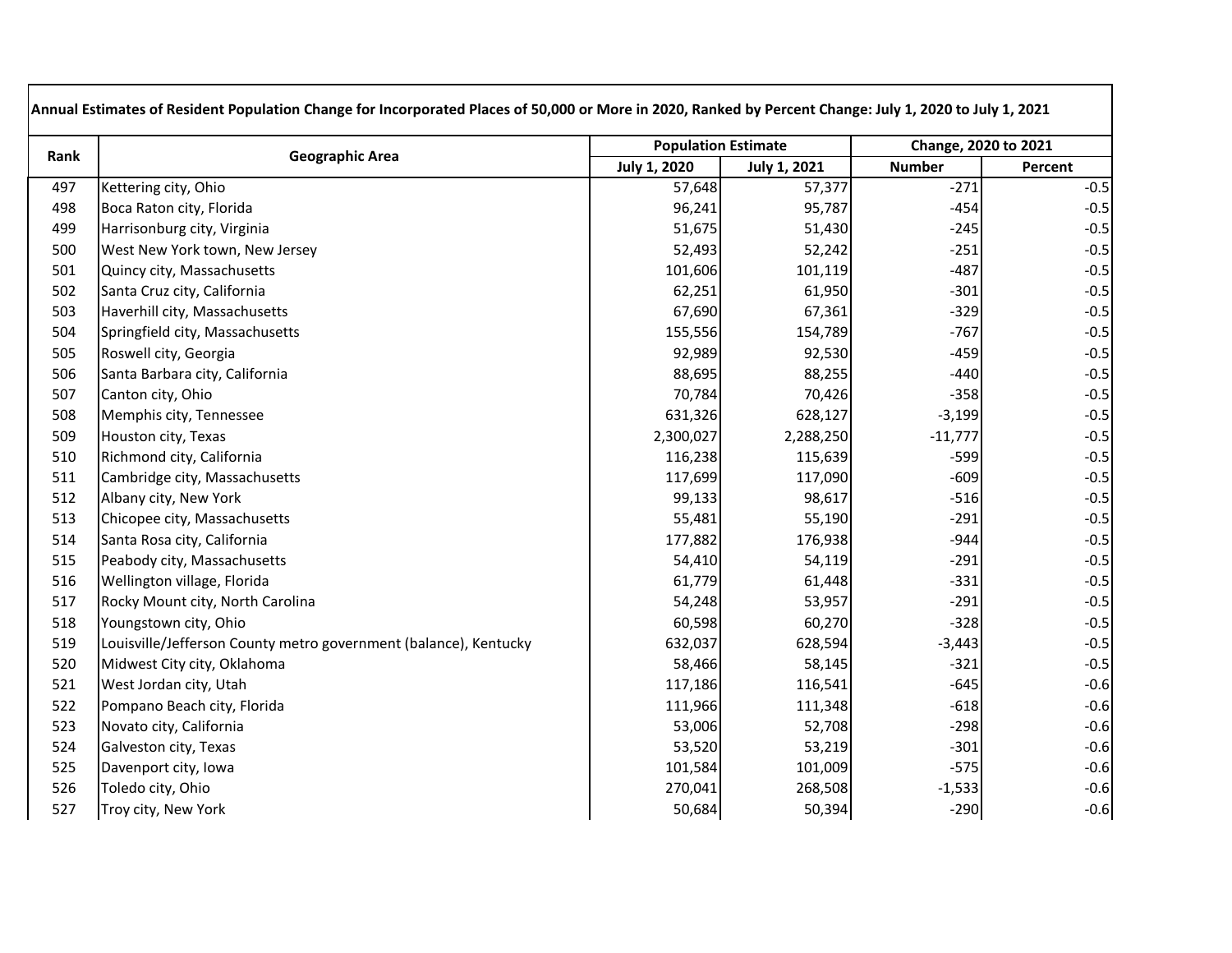| Rank | <b>Geographic Area</b>               |                     | <b>Population Estimate</b> |               | Change, 2020 to 2021 |
|------|--------------------------------------|---------------------|----------------------------|---------------|----------------------|
|      |                                      | <b>July 1, 2020</b> | July 1, 2021               | <b>Number</b> | Percent              |
| 528  | Seattle city, Washington             | 738,172             | 733,919                    | $-4,253$      | $-0.6$               |
| 529  | Citrus Heights city, California      | 87,911              | 87,402                     | $-509$        | $-0.6$               |
| 530  | Lawrence city, Massachusetts         | 89,024              | 88,508                     | $-516$        | $-0.6$               |
| 531  | Racine city, Wisconsin               | 77,578              | 77,127                     | $-451$        | $-0.6$               |
| 532  | Farmington Hills city, Michigan      | 83,781              | 83,292                     | $-489$        | $-0.6$               |
| 533  | Santee city, California              | 60,057              | 59,703                     | $-354$        | $-0.6$               |
| 534  | Appleton city, Wisconsin             | 75,300              | 74,854                     | $-446$        | $-0.6$               |
| 535  | Yuba City city, California           | 69,952              | 69,536                     | $-416$        | $-0.6$               |
| 536  | Indianapolis city (balance), Indiana | 887,382             | 882,039                    | $-5,343$      | $-0.6$               |
| 537  | Aurora city, Illinois                | 180,355             | 179,266                    | $-1,089$      | $-0.6$               |
| 538  | Gaithersburg city, Maryland          | 69,522              | 69,101                     | $-421$        | $-0.6$               |
| 539  | Waukegan city, Illinois              | 89,158              | 88,614                     | $-544$        | $-0.6$               |
| 540  | Kalamazoo city, Michigan             | 73,707              | 73,257                     | $-450$        | $-0.6$               |
| 541  | Fort Lauderdale city, Florida        | 182,789             | 181,668                    | $-1,121$      | $-0.6$               |
| 542  | Southfield city, Michigan            | 76,367              | 75,898                     | $-469$        | $-0.6$               |
| 543  | DeSoto city, Texas                   | 56,074              | 55,729                     | $-345$        | $-0.6$               |
| 544  | Bloomington city, Minnesota          | 89,854              | 89,298                     | $-556$        | $-0.6$               |
| 545  | Elgin city, Illinois                 | 114,621             | 113,911                    | $-710$        | $-0.6$               |
| 546  | Atlanta city, Georgia                | 499,586             | 496,461                    | $-3,125$      | $-0.6$               |
| 547  | San Rafael city, California          | 61,154              | 60,769                     | $-385$        | $-0.6$               |
| 548  | Albany city, Georgia                 | 69,486              | 69,048                     | $-438$        | $-0.6$               |
| 549  | Syracuse city, New York              | 147,033             | 146,103                    | $-930$        | $-0.6$               |
| 550  | Newport Beach city, California       | 85,333              | 84,792                     | $-541$        | $-0.6$               |
| 551  | Davie town, Florida                  | 105,553             | 104,882                    | $-671$        | $-0.6$               |
| 552  | Johns Creek city, Georgia            | 82,591              | 82,065                     | $-526$        | $-0.6$               |
| 553  | La Mesa city, California             | 61,111              | 60,721                     | $-390$        | $-0.6$               |
| 554  | Yorba Linda city, California         | 68,431              | 67,989                     | $-442$        | $-0.6$               |
| 555  | Columbus city, Georgia               | 206,960             | 205,617                    | $-1,343$      | $-0.6$               |
| 556  | Waterloo city, Iowa                  | 67,381              | 66,941                     | $-440$        | $-0.7$               |
| 557  | Hamilton city, Ohio                  | 63,361              | 62,947                     | $-414$        | $-0.7$               |
| 558  | Sterling Heights city, Michigan      | 134,151             | 133,269                    | $-882$        | $-0.7$               |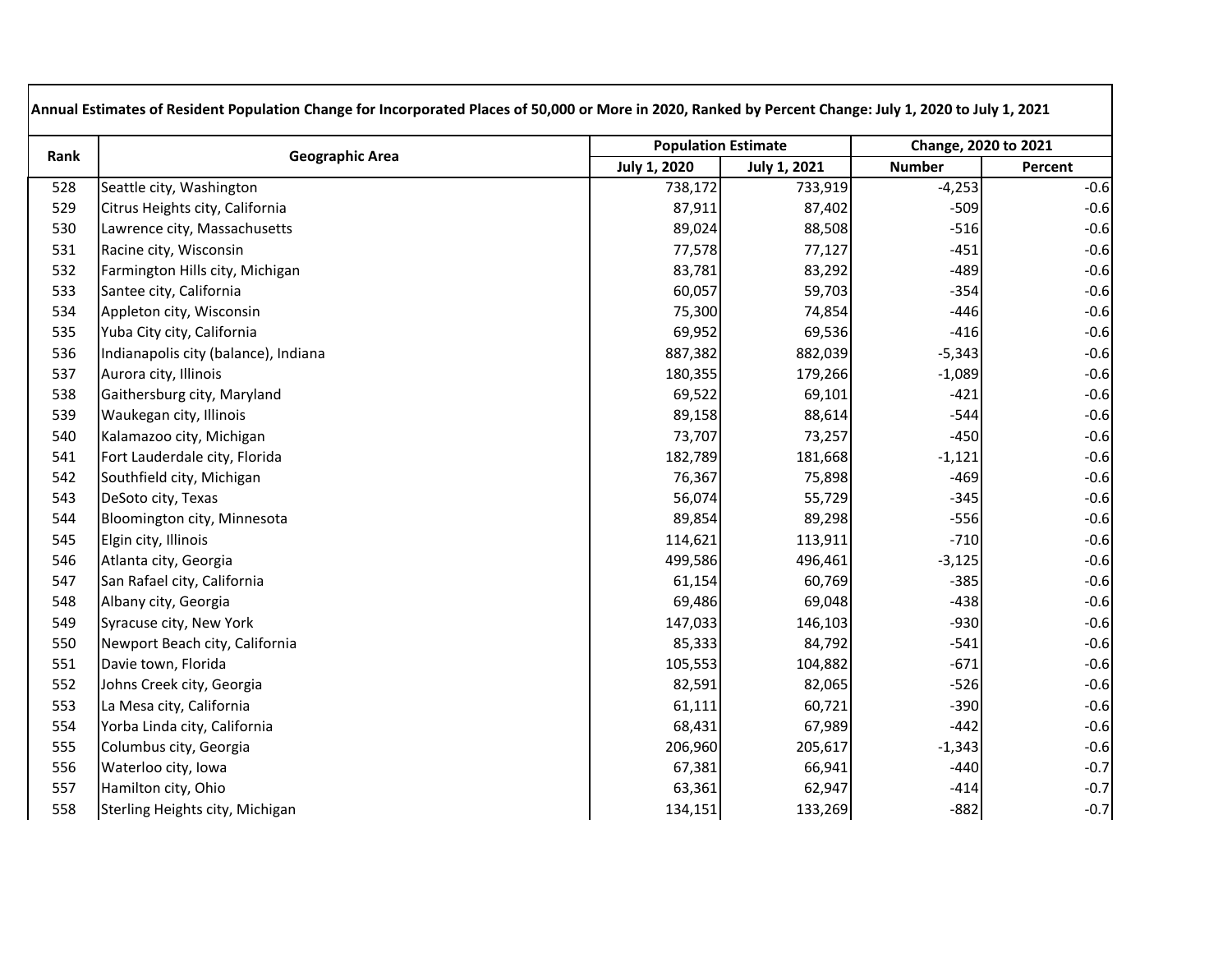| Rank | <b>Geographic Area</b>           |                     | <b>Population Estimate</b> |               | Change, 2020 to 2021 |  |
|------|----------------------------------|---------------------|----------------------------|---------------|----------------------|--|
|      |                                  | <b>July 1, 2020</b> | <b>July 1, 2021</b>        | <b>Number</b> | Percent              |  |
| 559  | Oceanside city, California       | 174,128             | 172,982                    | $-1,146$      | $-0.7$               |  |
| 560  | Evansville city, Indiana         | 117,258             | 116,486                    | $-772$        | $-0.7$               |  |
| 561  | Pontiac city, Michigan           | 61,390              | 60,984                     | $-406$        | $-0.7$               |  |
| 562  | Aliso Viejo city, California     | 52,173              | 51,824                     | $-349$        | $-0.7$               |  |
| 563  | Montgomery city, Alabama         | 200,006             | 198,665                    | $-1,341$      | $-0.7$               |  |
| 564  | Boynton Beach city, Florida      | 80,631              | 80,089                     | $-542$        | $-0.7$               |  |
| 565  | Erie city, Pennsylvania          | 94,639              | 93,999                     | $-640$        | $-0.7$               |  |
| 566  | Cypress city, California         | 50,266              | 49,926                     | $-340$        | $-0.7$               |  |
| 567  | Rockford city, Illinois          | 148,719             | 147,711                    | $-1,008$      | $-0.7$               |  |
| 568  | Bartlett city, Tennessee         | 57,711              | 57,318                     | $-393$        | $-0.7$               |  |
| 569  | Independence city, Missouri      | 122,927             | 122,088                    | $-839$        | $-0.7$               |  |
| 570  | Yonkers city, New York           | 210,970             | 209,530                    | $-1,440$      | $-0.7$               |  |
| 571  | Kirkland city, Washington        | 92,755              | 92,107                     | $-648$        | $-0.7$               |  |
| 572  | San Clemente city, California    | 64,346              | 63,896                     | $-450$        | $-0.7$               |  |
| 573  | El Cajon city, California        | 106,176             | 105,432                    | $-744$        | $-0.7$               |  |
| 574  | Flint city, Michigan             | 81,201              | 80,628                     | $-573$        | $-0.7$               |  |
| 575  | Thousand Oaks city, California   | 126,652             | 125,754                    | $-898$        | $-0.7$               |  |
| 576  | Newport News city, Virginia      | 185,916             | 184,587                    | $-1,329$      | $-0.7$               |  |
| 577  | Warren city, Michigan            | 139,129             | 138,130                    | $-999$        | $-0.7$               |  |
| 578  | Clifton city, New Jersey         | 90,031              | 89,367                     | $-664$        | $-0.7$               |  |
| 579  | Tustin city, California          | 80,023              | 79,430                     | $-593$        | $-0.7$               |  |
| 580  | Springfield city, Illinois       | 114,245             | 113,394                    | $-851$        | $-0.7$               |  |
| 581  | Hialeah city, Florida            | 222,153             | 220,490                    | $-1,663$      | $-0.7$               |  |
| 582  | Dubuque city, Iowa               | 59,565              | 59,119                     | $-446$        | $-0.7$               |  |
| 583  | Vallejo city, California         | 125,839             | 124,886                    | $-953$        | $-0.8$               |  |
| 584  | Gary city, Indiana               | 68,853              | 68,325                     | $-528$        | $-0.8$               |  |
| 585  | Pittsburgh city, Pennsylvania    | 302,777             | 300,431                    | $-2,346$      | $-0.8$               |  |
| 586  | North Little Rock city, Arkansas | 64,665              | 64,162                     | $-503$        | $-0.8$               |  |
| 587  | Garden Grove city, California    | 171,829             | 170,488                    | $-1,341$      | $-0.8$               |  |
| 588  | Des Moines city, Iowa            | 213,699             | 212,031                    | $-1,668$      | $-0.8$               |  |
| 589  | Westminster city, California     | 90,906              | 90,195                     | $-711$        | $-0.8$               |  |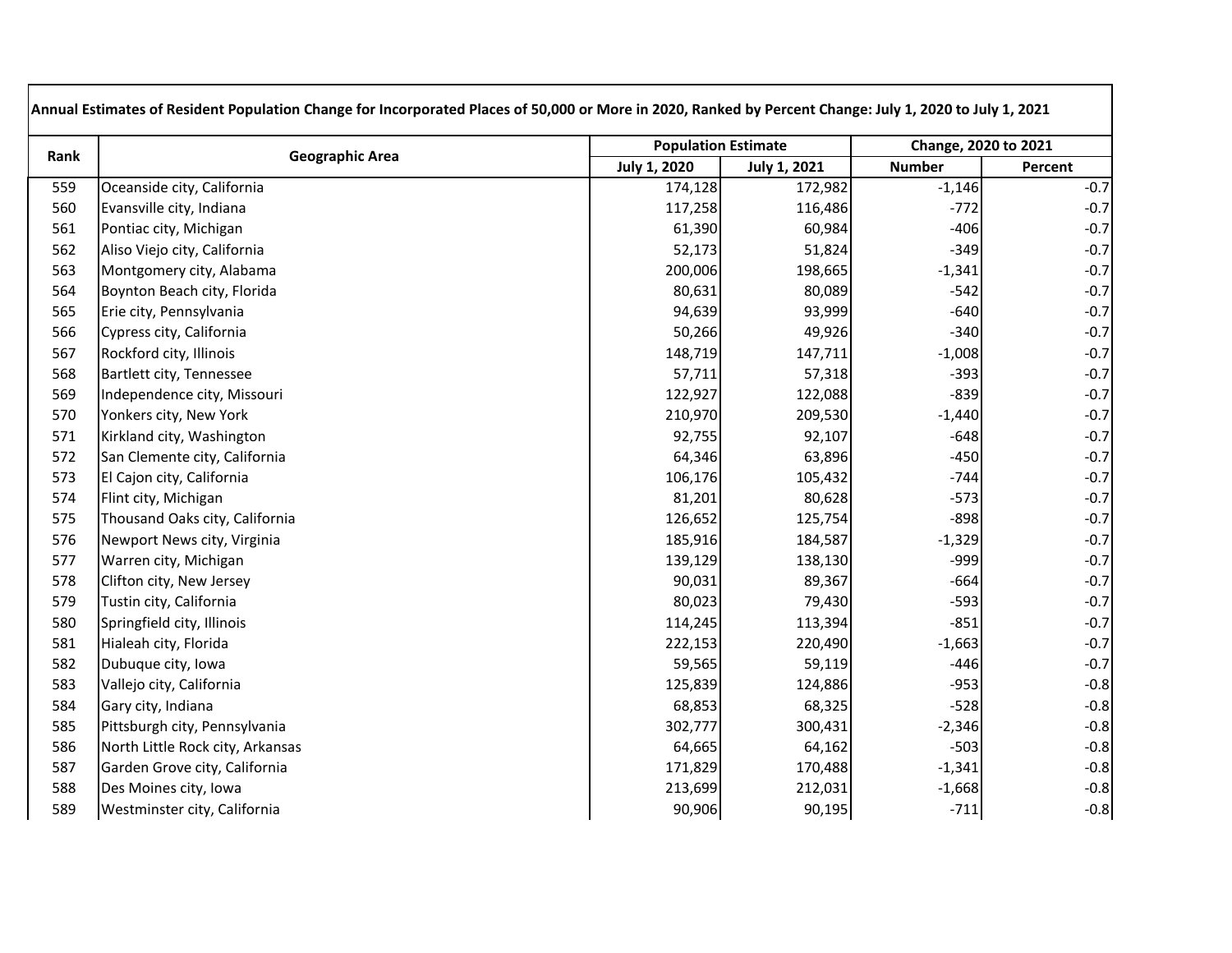| Rank | <b>Geographic Area</b>          |                     | <b>Population Estimate</b> |               | Change, 2020 to 2021 |  |
|------|---------------------------------|---------------------|----------------------------|---------------|----------------------|--|
|      |                                 | <b>July 1, 2020</b> | <b>July 1, 2021</b>        | <b>Number</b> | Percent              |  |
| 590  | Mobile city, Alabama            | 186,411             | 184,952                    | $-1,459$      | $-0.8$               |  |
| 591  | West Valley City city, Utah     | 140,209             | 139,110                    | $-1,099$      | $-0.8$               |  |
| 592  | Omaha city, Nebraska            | 491,168             | 487,300                    | $-3,868$      | $-0.8$               |  |
| 593  | Hammond city, Indiana           | 77,607              | 76,984                     | $-623$        | $-0.8$               |  |
| 594  | Cedar Rapids city, Iowa         | 137,581             | 136,467                    | $-1,114$      | $-0.8$               |  |
| 595  | Ann Arbor city, Michigan        | 122,531             | 121,536                    | $-995$        | $-0.8$               |  |
| 596  | Arvada city, Colorado           | 124,478             | 123,436                    | $-1,042$      | $-0.8$               |  |
| 597  | La Habra city, California       | 63,140              | 62,609                     | $-531$        | $-0.8$               |  |
| 598  | Florissant city, Missouri       | 52,445              | 52,003                     | $-442$        | $-0.8$               |  |
| 599  | Minneapolis city, Minnesota     | 429,014             | 425,336                    | $-3,678$      | $-0.9$               |  |
| 600  | Denver city, Colorado           | 717,630             | 711,463                    | $-6,167$      | $-0.9$               |  |
| 601  | Anchorage municipality, Alaska  | 290,637             | 288,121                    | $-2,516$      | $-0.9$               |  |
| 602  | Costa Mesa city, California     | 111,723             | 110,750                    | $-973$        | $-0.9$               |  |
| 603  | Wheaton city, Illinois          | 53,593              | 53,126                     | $-467$        | $-0.9$               |  |
| 604  | Bellevue city, Nebraska         | 64,301              | 63,737                     | $-564$        | $-0.9$               |  |
| 605  | La Crosse city, Wisconsin       | 52,647              | 52,185                     | $-462$        | $-0.9$               |  |
| 606  | Concord city, California        | 125,176             | 124,074                    | $-1,102$      | $-0.9$               |  |
| 607  | Dublin city, California         | 72,312              | 71,674                     | $-638$        | $-0.9$               |  |
| 608  | Apple Valley city, Minnesota    | 56,135              | 55,638                     | $-497$        | $-0.9$               |  |
| 609  | Westland city, Michigan         | 85,274              | 84,515                     | $-759$        | $-0.9$               |  |
| 610  | Detroit city, Michigan          | 638,176             | 632,464                    | $-5,712$      | $-0.9$               |  |
| 611  | Coral Springs city, Florida     | 134,027             | 132,822                    | $-1,205$      | $-0.9$               |  |
| 612  | Weston city, Florida            | 67,928              | 67,312                     | $-616$        | $-0.9$               |  |
| 613  | Fullerton city, California      | 143,173             | 141,874                    | $-1,299$      | $-0.9$               |  |
| 614  | Burnsville city, Minnesota      | 64,530              | 63,943                     | $-587$        | $-0.9$               |  |
| 615  | Sandy Springs city, Georgia     | 108,172             | 107,180                    | $-992$        | $-0.9$               |  |
| 616  | Utica city, New York            | 65,102              | 64,501                     | $-601$        | $-0.9$               |  |
| 617  | Pembroke Pines city, Florida    | 170,981             | 169,391                    | $-1,590$      | $-0.9$               |  |
| 618  | St. Clair Shores city, Michigan | 58,751              | 58,200                     | $-551$        | $-0.9$               |  |
| 619  | Margate city, Florida           | 58,552              | 58,001                     | $-551$        | $-0.9$               |  |
| 620  | Downers Grove village, Illinois | 50,126              | 49,654                     | $-472$        | $-0.9$               |  |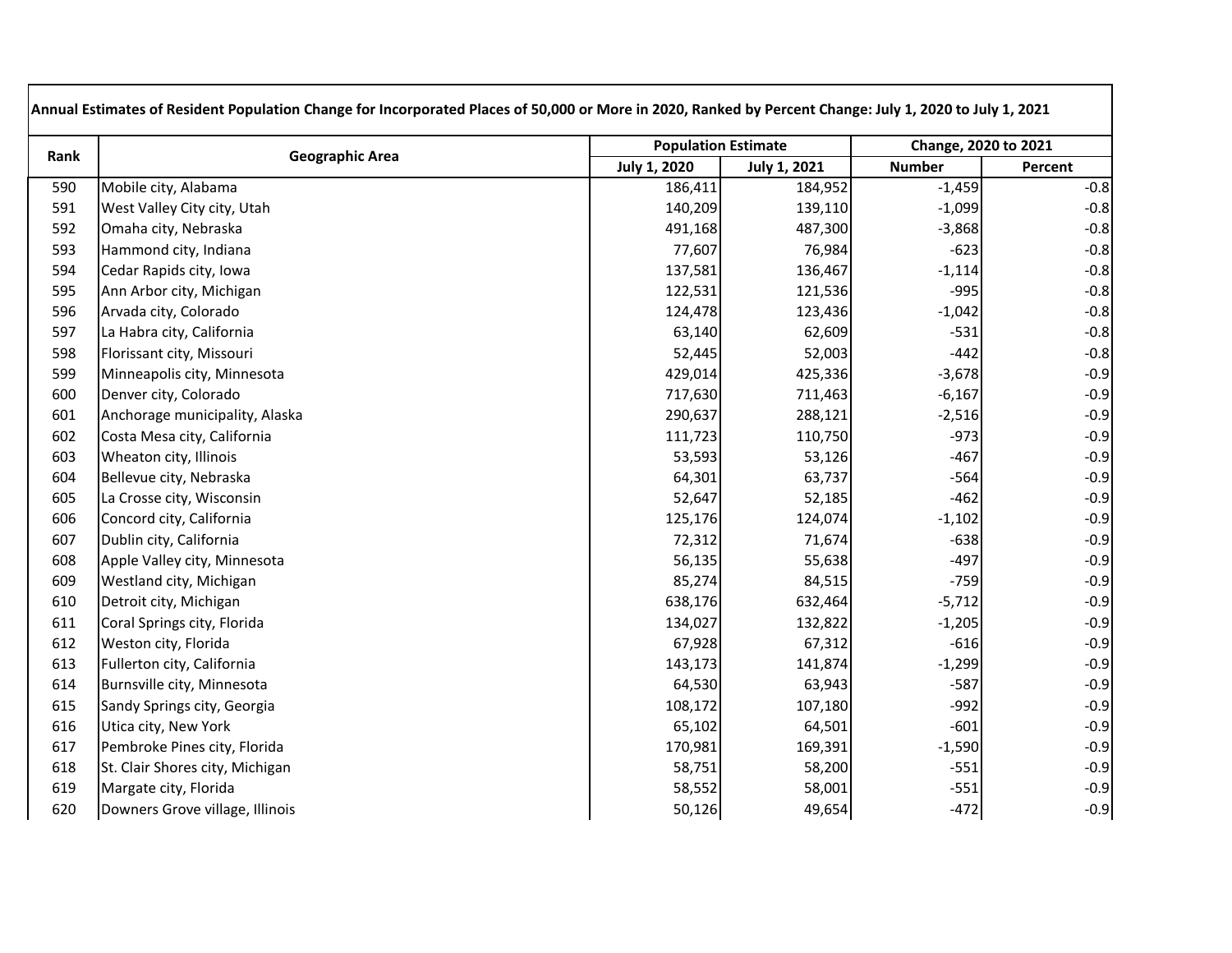| Rank | <b>Geographic Area</b>            |                     | <b>Population Estimate</b> |               | Change, 2020 to 2021 |
|------|-----------------------------------|---------------------|----------------------------|---------------|----------------------|
|      |                                   | <b>July 1, 2020</b> | <b>July 1, 2021</b>        | <b>Number</b> | Percent              |
| 621  | Coconut Creek city, Florida       | 57,668              | 57,117                     | $-551$        | $-1.0$               |
| 622  | St. Joseph city, Missouri         | 72,293              | 71,602                     | $-691$        | $-1.0$               |
| 623  | Livonia city, Michigan            | 95,336              | 94,422                     | $-914$        | $-1.0$               |
| 624  | East Orange city, New Jersey      | 69,577              | 68,903                     | $-674$        | $-1.0$               |
| 625  | Passaic city, New Jersey          | 70,316              | 69,633                     | $-683$        | $-1.0$               |
| 626  | Fountain Valley city, California  | 57,054              | 56,495                     | $-559$        | $-1.0$               |
| 627  | Casper city, Wyoming              | 59,242              | 58,656                     | $-586$        | $-1.0$               |
| 628  | Euless city, Texas                | 61,105              | 60,500                     | $-605$        | $-1.0$               |
| 629  | Placentia city, California        | 51,789              | 51,274                     | $-515$        | $-1.0$               |
| 630  | Peoria city, Illinois             | 112,792             | 111,666                    | $-1,126$      | $-1.0$               |
| 631  | Bowie city, Maryland              | 58,226              | 57,644                     | $-582$        | $-1.0$               |
| 632  | Gulfport city, Mississippi        | 72,837              | 72,105                     | $-732$        | $-1.0$               |
| 633  | Newark city, New Jersey           | 310,350             | 307,220                    | $-3,130$      | $-1.0$               |
| 634  | Roanoke city, Virginia            | 99,875              | 98,865                     | $-1,010$      | $-1.0$               |
| 635  | Paterson city, New Jersey         | 159,419             | 157,794                    | $-1,625$      | $-1.0$               |
| 636  | Orange city, California           | 138,680             | 137,264                    | $-1,416$      | $-1.0$               |
| 637  | Baton Rouge city, Louisiana       | 224,480             | 222,185                    | $-2,295$      | $-1.0$               |
| 638  | Boulder city, Colorado            | 105,262             | 104,175                    | $-1,087$      | $-1.0$               |
| 639  | Huntington Beach city, California | 198,707             | 196,652                    | $-2,055$      | $-1.0$               |
| 640  | Irving city, Texas                | 256,873             | 254,198                    | $-2,675$      | $-1.0$               |
| 641  | Parma city, Ohio                  | 80,824              | 79,982                     | $-842$        | $-1.0$               |
| 642  | Los Angeles city, California      | 3,889,834           | 3,849,297                  | $-40,537$     | $-1.0$               |
| 643  | Centennial city, Colorado         | 108,095             | 106,966                    | $-1,129$      | $-1.0$               |
| 644  | Sunrise city, Florida             | 97,035              | 96,021                     | $-1,014$      | $-1.0$               |
| 645  | Midland city, Texas               | 132,720             | 131,325                    | $-1,395$      | $-1.1$               |
| 646  | Elizabeth city, New Jersey        | 136,848             | 135,407                    | $-1,441$      | $-1.1$               |
| 647  | Norfolk city, Virginia            | 237,591             | 235,089                    | $-2,502$      | $-1.1$               |
| 648  | Watsonville city, California      | 52,623              | 52,067                     | $-556$        | $-1.1$               |
| 649  | Dearborn Heights city, Michigan   | 63,120              | 62,451                     | $-669$        | $-1.1$               |
| 650  | Taylor city, Michigan             | 63,252              | 62,573                     | $-679$        | $-1.1$               |
| 651  | Kansas City city, Kansas          | 156,241             | 154,545                    | $-1,696$      | $-1.1$               |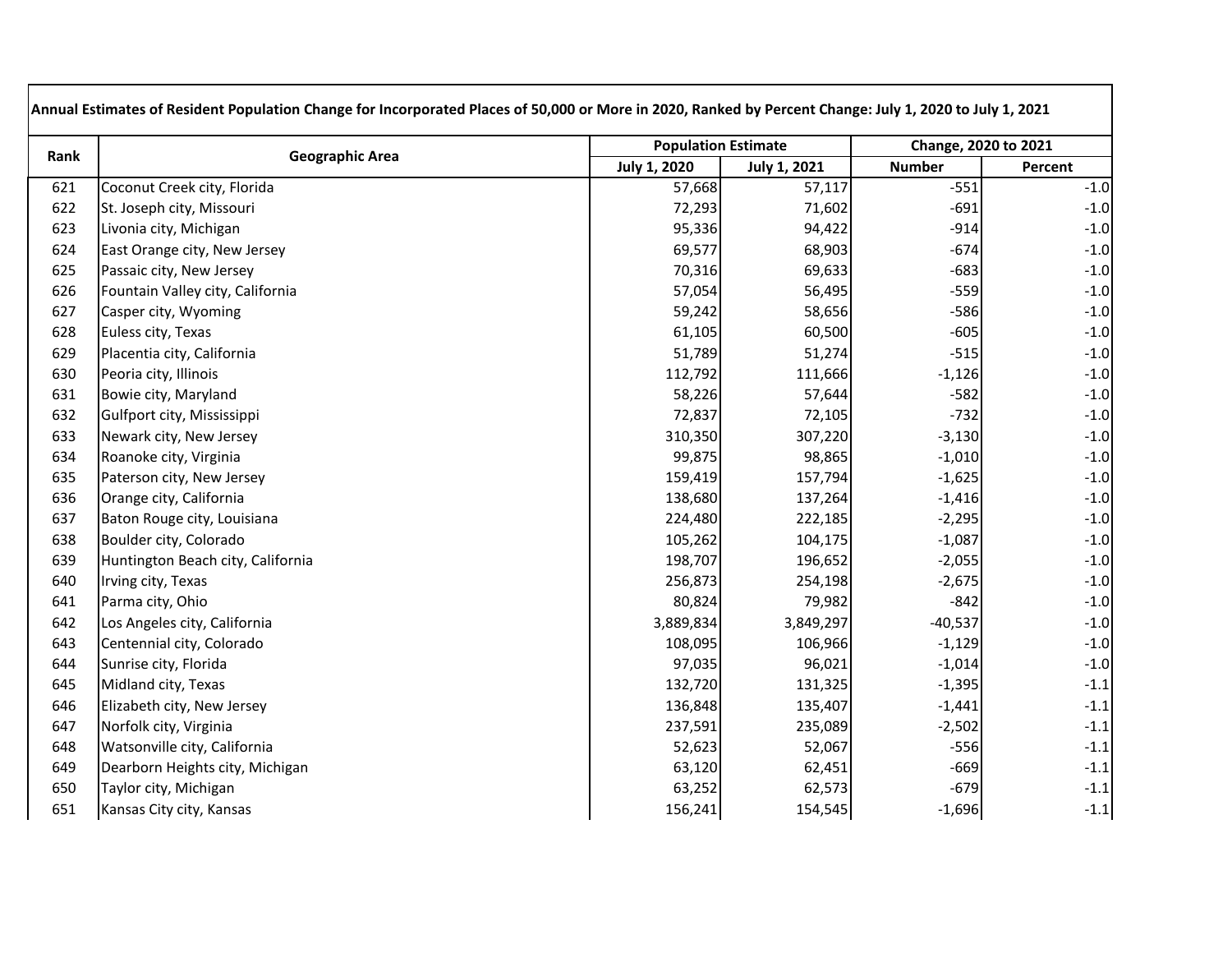| Rank | <b>Geographic Area</b>         |                     | <b>Population Estimate</b> |               | Change, 2020 to 2021 |  |
|------|--------------------------------|---------------------|----------------------------|---------------|----------------------|--|
|      |                                | <b>July 1, 2020</b> | <b>July 1, 2021</b>        | <b>Number</b> | Percent              |  |
| 652  | Cleveland city, Ohio           | 372,032             | 367,991                    | $-4,041$      | $-1.1$               |  |
| 653  | Lauderhill city, Florida       | 74,271              | 73,458                     | $-813$        | $-1.1$               |  |
| 654  | Lowell city, Massachusetts     | 115,264             | 113,994                    | $-1,270$      | $-1.1$               |  |
| 655  | Orland Park village, Illinois  | 58,501              | 57,850                     | $-651$        | $-1.1$               |  |
| 656  | Dearborn city, Michigan        | 109,657             | 108,420                    | $-1,237$      | $-1.1$               |  |
| 657  | Dallas city, Texas             | 1,303,234           | 1,288,457                  | $-14,777$     | $-1.1$               |  |
| 658  | Baltimore city, Maryland       | 583,132             | 576,498                    | $-6,634$      | $-1.1$               |  |
| 659  | Mountain View city, California | 82,455              | 81,516                     | $-939$        | $-1.1$               |  |
| 660  | Buena Park city, California    | 83,968              | 83,011                     | $-957$        | $-1.1$               |  |
| 661  | Enid city, Oklahoma            | 51,149              | 50,566                     | $-583$        | $-1.1$               |  |
| 662  | Grand Island city, Nebraska    | 52,944              | 52,335                     | $-609$        | $-1.2$               |  |
| 663  | Mission Viejo city, California | 93,528              | 92,449                     | $-1,079$      | $-1.2$               |  |
| 664  | Lakewood city, Ohio            | 50,693              | 50,104                     | $-589$        | $-1.2$               |  |
| 665  | Richardson city, Texas         | 117,792             | 116,382                    | $-1,410$      | $-1.2$               |  |
| 666  | St. Paul city, Minnesota       | 310,942             | 307,193                    | $-3,749$      | $-1.2$               |  |
| 667  | Milwaukee city, Wisconsin      | 576,301             | 569,330                    | $-6,971$      | $-1.2$               |  |
| 668  | Baytown city, Texas            | 83,495              | 82,480                     | $-1,015$      | $-1.2$               |  |
| 669  | Urban Honolulu CDP, Hawaii     | 349,800             | 345,510                    | $-4,290$      | $-1.2$               |  |
| 670  | West Allis city, Wisconsin     | 60,223              | 59,484                     | $-739$        | $-1.2$               |  |
| 671  | North Miami city, Florida      | 59,965              | 59,229                     | $-736$        | $-1.2$               |  |
| 672  | Mount Vernon city, New York    | 73,483              | 72,581                     | $-902$        | $-1.2$               |  |
| 673  | Decatur city, Illinois         | 70,514              | 69,646                     | $-868$        | $-1.2$               |  |
| 674  | Waltham city, Massachusetts    | 64,817              | 64,015                     | $-802$        | $-1.2$               |  |
| 675  | Dunwoody city, Georgia         | 51,539              | 50,901                     | $-638$        | $-1.2$               |  |
| 676  | Framingham city, Massachusetts | 72,162              | 71,265                     | $-897$        | $-1.2$               |  |
| 677  | Pensacola city, Florida        | 54,359              | 53,678                     | $-681$        | $-1.3$               |  |
| 678  | Oakland city, California       | 439,341             | 433,823                    | $-5,518$      | $-1.3$               |  |
| 679  | Sugar Land city, Texas         | 110,775             | 109,373                    | $-1,402$      | $-1.3$               |  |
| 680  | Somerville city, Massachusetts | 80,842              | 79,815                     | $-1,027$      | $-1.3$               |  |
| 681  | Birmingham city, Alabama       | 200,133             | 197,575                    | $-2,558$      | $-1.3$               |  |
| 682  | Kent city, Washington          | 136,628             | 134,835                    | $-1,793$      | $-1.3$               |  |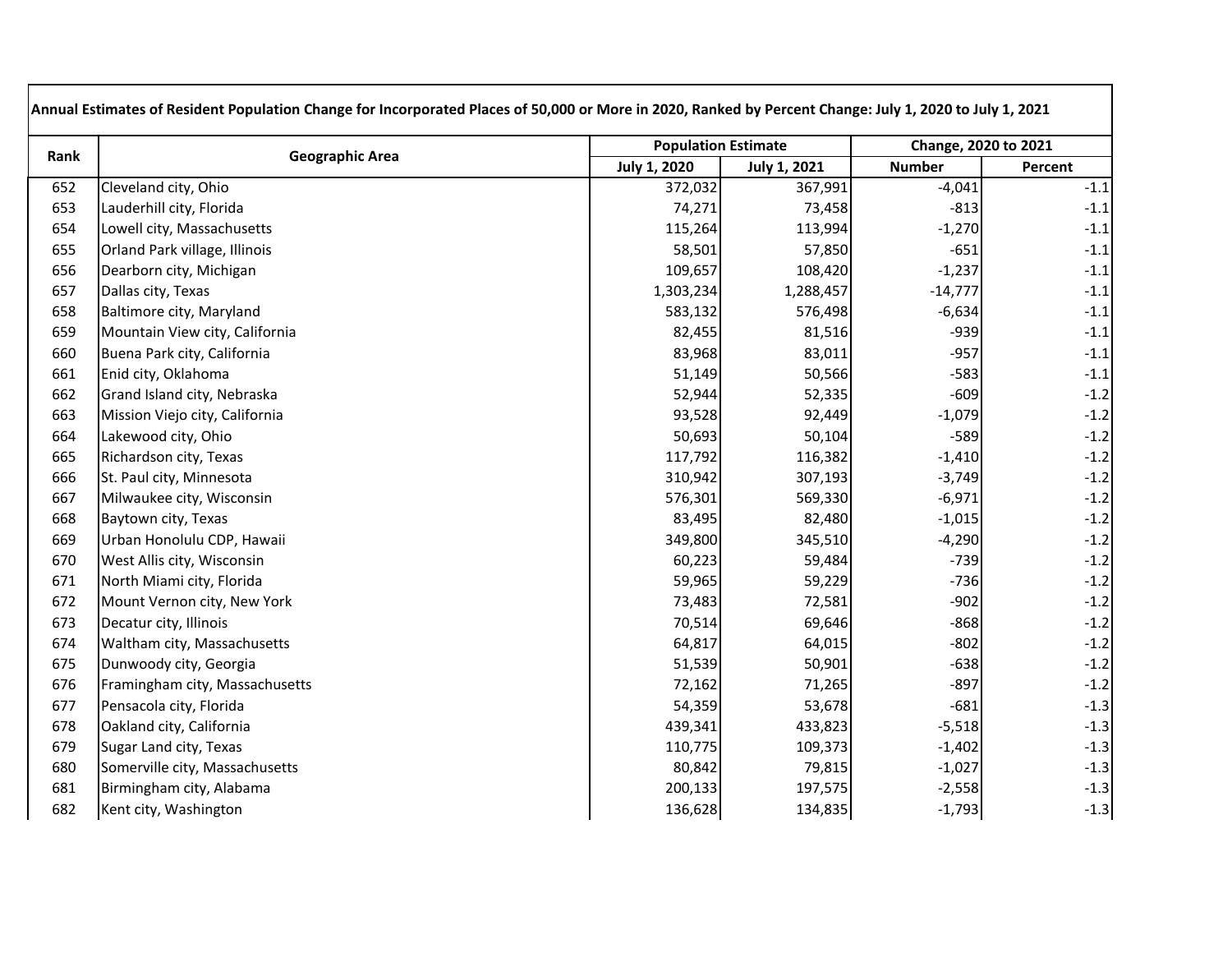| Rank | <b>Geographic Area</b>                                          |                     | <b>Population Estimate</b> |               | Change, 2020 to 2021 |  |
|------|-----------------------------------------------------------------|---------------------|----------------------------|---------------|----------------------|--|
|      |                                                                 | <b>July 1, 2020</b> | <b>July 1, 2021</b>        | <b>Number</b> | Percent              |  |
| 683  | Newton city, Massachusetts                                      | 88,624              | 87,453                     | $-1,171$      | $-1.3$               |  |
| 684  | Mesquite city, Texas                                            | 149,680             | 147,691                    | $-1,989$      | $-1.3$               |  |
| 685  | Shoreline city, Washington                                      | 58,699              | 57,918                     | $-781$        | $-1.3$               |  |
| 686  | Gresham city, Oregon                                            | 114,637             | 113,103                    | $-1,534$      | $-1.3$               |  |
| 687  | Sammamish city, Washington                                      | 67,534              | 66,630                     | $-904$        | $-1.3$               |  |
| 688  | Garland city, Texas                                             | 245,478             | 242,035                    | $-3,443$      | $-1.4$               |  |
| 689  | Kenner city, Louisiana                                          | 66,323              | 65,364                     | $-959$        | $-1.4$               |  |
| 690  | Beaumont city, Texas                                            | 114,239             | 112,556                    | $-1,683$      | $-1.5$               |  |
| 691  | Renton city, Washington                                         | 106,763             | 105,179                    | $-1,584$      | $-1.5$               |  |
| 692  | Westminster city, Colorado                                      | 116,304             | 114,561                    | $-1,743$      | $-1.5$               |  |
| 693  | Nashville-Davidson metropolitan government (balance), Tennessee | 689,248             | 678,851                    | $-10,397$     | $-1.5$               |  |
| 694  | Philadelphia city, Pennsylvania                                 | 1,601,005           | 1,576,251                  | $-24,754$     | $-1.5$               |  |
| 695  | Plymouth city, Minnesota                                        | 81,091              | 79,828                     | $-1,263$      | $-1.6$               |  |
| 696  | Lancaster city, California                                      | 172,862             | 170,150                    | $-2,712$      | $-1.6$               |  |
| 697  | Malden city, Massachusetts                                      | 66,114              | 65,074                     | $-1,040$      | $-1.6$               |  |
| 698  | Bellevue city, Washington                                       | 151,839             | 149,440                    | $-2,399$      | $-1.6$               |  |
| 699  | South Gate city, California                                     | 92,634              | 91,154                     | $-1,480$      | $-1.6$               |  |
| 700  | Milpitas city, California                                       | 80,363              | 79,066                     | $-1,297$      | $-1.6$               |  |
| 701  | Carson city, California                                         | 95,074              | 93,535                     | $-1,539$      | $-1.6$               |  |
| 702  | Evanston city, Illinois                                         | 78,796              | 77,517                     | $-1,279$      | $-1.6$               |  |
| 703  | Tinley Park village, Illinois                                   | 55,770              | 54,864                     | $-906$        | $-1.6$               |  |
| 704  | Covina city, California                                         | 51,246              | 50,411                     | $-835$        | $-1.6$               |  |
| 705  | New Orleans city, Louisiana                                     | 383,282             | 376,971                    | $-6,311$      | $-1.6$               |  |
| 706  | Chicago city, Illinois                                          | 2,741,730           | 2,696,555                  | $-45,175$     | $-1.6$               |  |
| 707  | Auburn city, Washington                                         | 87,143              | 85,699                     | $-1,444$      | $-1.7$               |  |
| 708  | Murray city, Utah                                               | 50,589              | 49,729                     | $-860$        | $-1.7$               |  |
| 709  | Santa Clarita city, California                                  | 228,487             | 224,593                    | $-3,894$      | $-1.7$               |  |
| 710  | Portland city, Oregon                                           | 652,388             | 641,162                    | $-11,226$     | $-1.7$               |  |
| 711  | St. Louis Park city, Minnesota                                  | 50,020              | 49,158                     | $-862$        | $-1.7$               |  |
| 712  | Santa Monica city, California                                   | 92,711              | 91,105                     | $-1,606$      | $-1.7$               |  |
| 713  | Schaumburg village, Illinois                                    | 78,443              | 77,082                     | $-1,361$      | $-1.7$               |  |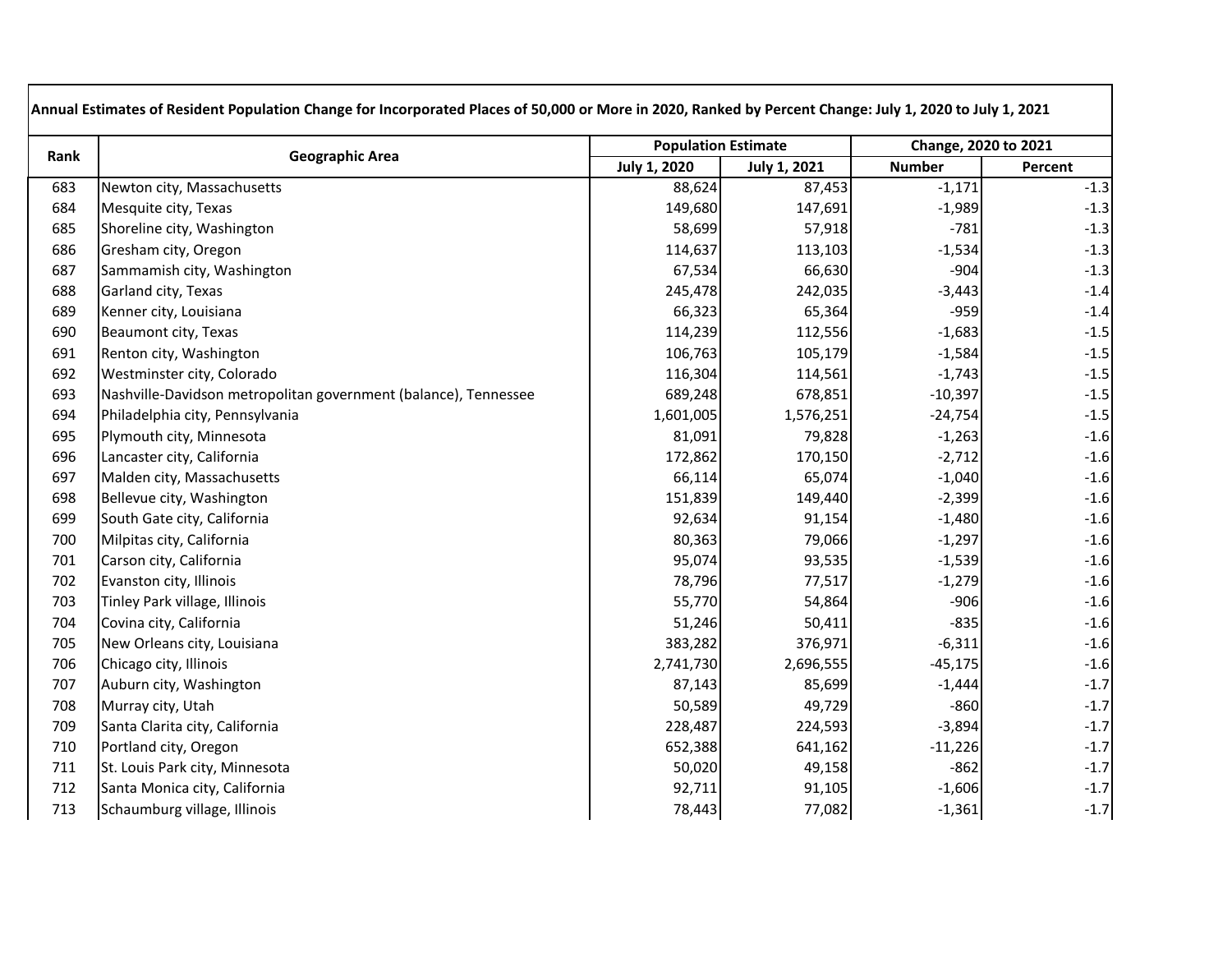| Rank | <b>Geographic Area</b>              |                     | <b>Population Estimate</b> |               | Change, 2020 to 2021 |  |
|------|-------------------------------------|---------------------|----------------------------|---------------|----------------------|--|
|      |                                     | <b>July 1, 2020</b> | <b>July 1, 2021</b>        | <b>Number</b> | Percent              |  |
| 714  | Des Plaines city, Illinois          | 60,511              | 59,459                     | $-1,052$      | $-1.7$               |  |
| 715  | Rosemead city, California           | 51,138              | 50,245                     | $-893$        | $-1.7$               |  |
| 716  | Shreveport city, Louisiana          | 187,338             | 184,021                    | $-3,317$      | $-1.8$               |  |
| 717  | Arlington Heights village, Illinois | 77,377              | 76,000                     | $-1,377$      | $-1.8$               |  |
| 718  | Glendora city, California           | 52,505              | 51,569                     | $-936$        | $-1.8$               |  |
| 719  | Pasadena city, California           | 138,196             | 135,732                    | $-2,464$      | $-1.8$               |  |
| 720  | Burbank city, California            | 107,320             | 105,401                    | $-1,919$      | $-1.8$               |  |
| 721  | Burien city, Washington             | 52,004              | 51,073                     | $-931$        | $-1.8$               |  |
| 722  | Fremont city, California            | 231,673             | 227,514                    | $-4,159$      | $-1.8$               |  |
| 723  | Minnetonka city, Minnesota          | 54,241              | 53,266                     | $-975$        | $-1.8$               |  |
| 724  | Pasadena city, Texas                | 151,347             | 148,626                    | $-2,721$      | $-1.8$               |  |
| 725  | Eden Prairie city, Minnesota        | 64,335              | 63,161                     | $-1,174$      | $-1.8$               |  |
| 726  | Pomona city, California             | 151,128             | 148,338                    | $-2,790$      | $-1.8$               |  |
| 727  | Oak Lawn village, Illinois          | 58,089              | 57,013                     | $-1,076$      | $-1.9$               |  |
| 728  | Alhambra city, California           | 82,748              | 81,211                     | $-1,537$      | $-1.9$               |  |
| 729  | Skokie village, Illinois            | 67,682              | 66,422                     | $-1,260$      | $-1.9$               |  |
| 730  | Long Beach city, California         | 464,759             | 456,062                    | $-8,697$      | $-1.9$               |  |
| 731  | Palatine village, Illinois          | 67,588              | 66,321                     | $-1,267$      | $-1.9$               |  |
| 732  | Hoffman Estates village, Illinois   | 52,333              | 51,350                     | $-983$        | $-1.9$               |  |
| 733  | Livermore city, California          | 88,487              | 86,803                     | $-1,684$      | $-1.9$               |  |
| 734  | Mount Prospect village, Illinois    | 56,626              | 55,541                     | $-1,085$      | $-1.9$               |  |
| 735  | Berkeley city, California           | 119,463             | 117,145                    | $-2,318$      | $-1.9$               |  |
| 736  | Gardena city, California            | 60,892              | 59,702                     | $-1,190$      | $-2.0$               |  |
| 737  | Glendale city, California           | 196,208             | 192,366                    | $-3,842$      | $-2.0$               |  |
| 738  | Federal Way city, Washington        | 101,019             | 99,037                     | $-1,982$      | $-2.0$               |  |
| 739  | Pico Rivera city, California        | 61,995              | 60,764                     | $-1,231$      | $-2.0$               |  |
| 740  | Whittier city, California           | 87,045              | 85,311                     | $-1,734$      | $-2.0$               |  |
| 741  | Taylorsville city, Utah             | 60,449              | 59,242                     | $-1,207$      | $-2.0$               |  |
| 742  | Berwyn city, Illinois               | 56,913              | 55,772                     | $-1,141$      | $-2.0$               |  |
| 743  | Cicero town, Illinois               | 84,864              | 83,161                     | $-1,703$      | $-2.0$               |  |
| 744  | Oak Park village, Illinois          | 54,318              | 53,224                     | $-1,094$      | $-2.0$               |  |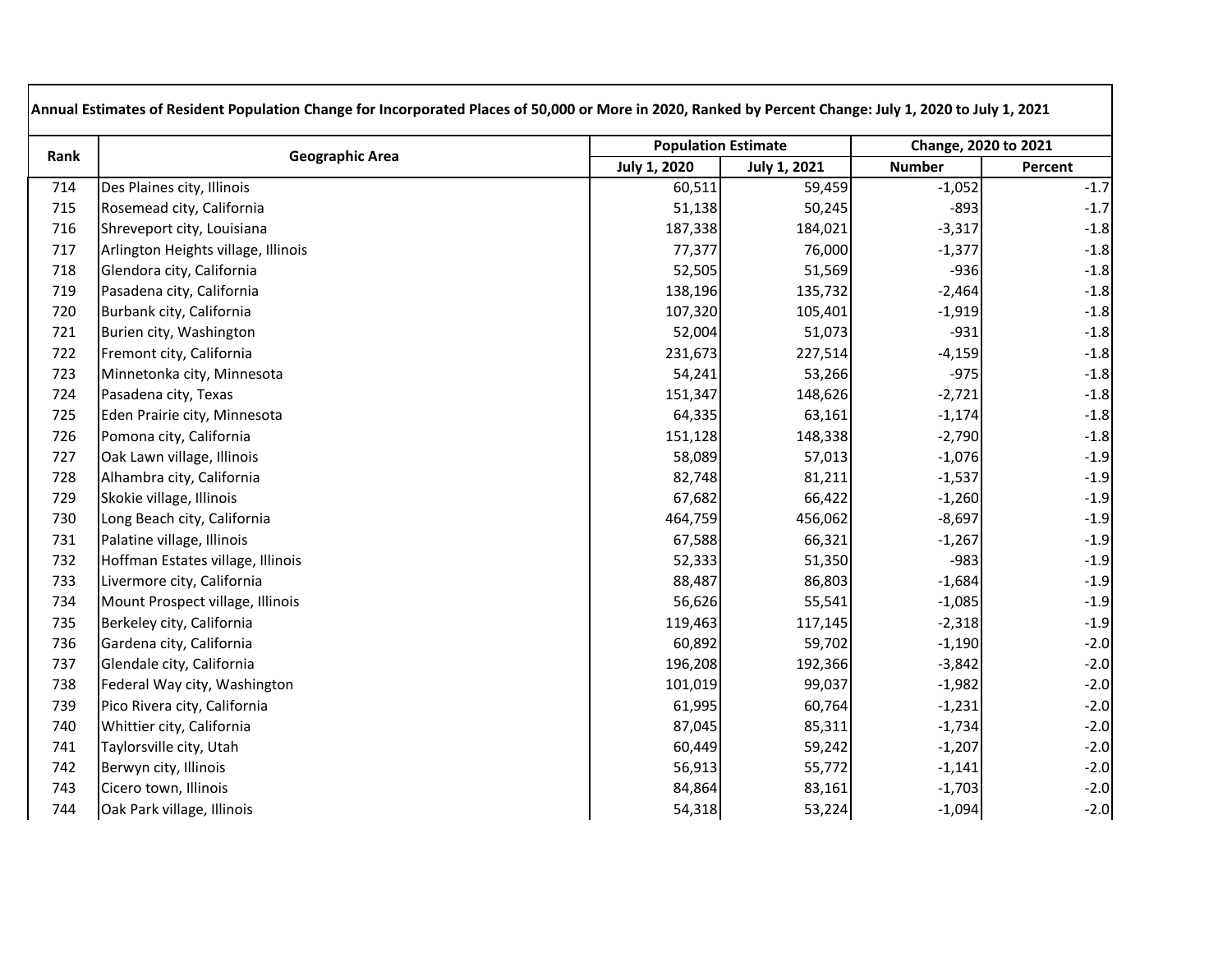| Rank | <b>Geographic Area</b>           | <b>Population Estimate</b> |                     | Change, 2020 to 2021 |         |
|------|----------------------------------|----------------------------|---------------------|----------------------|---------|
|      |                                  | <b>July 1, 2020</b>        | <b>July 1, 2021</b> | <b>Number</b>        | Percent |
| 745  | Baldwin Park city, California    | 72,082                     | 70,629              | $-1,453$             | $-2.0$  |
| 746  | Jackson city, Mississippi        | 152,846                    | 149,761             | $-3,085$             | $-2.0$  |
| 747  | Miami Beach city, Florida        | 82,345                     | 80,671              | $-1,674$             | $-2.0$  |
| 748  | Bellflower city, California      | 79,019                     | 77,408              | $-1,611$             | $-2.0$  |
| 749  | Sandy city, Utah                 | 97,039                     | 95,050              | $-1,989$             | $-2.0$  |
| 750  | Odessa city, Texas               | 114,852                    | 112,483             | $-2,369$             | $-2.1$  |
| 751  | Arcadia city, California         | 56,512                     | 55,345              | $-1,167$             | $-2.1$  |
| 752  | El Monte city, California        | 109,166                    | 106,907             | $-2,259$             | $-2.1$  |
| 753  | Redondo Beach city, California   | 71,261                     | 69,781              | $-1,480$             | $-2.1$  |
| 754  | Palmdale city, California        | 169,279                    | 165,761             | $-3,518$             | $-2.1$  |
| 755  | Lynwood city, California         | 66,897                     | 65,505              | $-1,392$             | $-2.1$  |
| 756  | Paramount city, California       | 53,631                     | 52,506              | $-1,125$             | $-2.1$  |
| 757  | Hawthorne city, California       | 87,938                     | 86,091              | $-1,847$             | $-2.1$  |
| 758  | Norwalk city, California         | 102,532                    | 100,373             | $-2,159$             | $-2.1$  |
| 759  | Compton city, California         | 95,611                     | 93,597              | $-2,014$             | $-2.1$  |
| 760  | Hayward city, California         | 163,269                    | 159,827             | $-3,442$             | $-2.1$  |
| 761  | Montebello city, California      | 62,527                     | 61,204              | $-1,323$             | $-2.1$  |
| 762  | Huntington Park city, California | 54,806                     | 53,644              | $-1,162$             | $-2.1$  |
| 763  | Diamond Bar city, California     | 55,026                     | 53,857              | $-1,169$             | $-2.1$  |
| 764  | West Covina city, California     | 109,345                    | 107,017             | $-2,328$             | $-2.1$  |
| 765  | Torrance city, California        | 146,769                    | 143,600             | $-3,169$             | $-2.2$  |
| 766  | Downey city, California          | 114,118                    | 111,645             | $-2,473$             | $-2.2$  |
| 767  | Lakewood city, California        | 82,403                     | 80,611              | $-1,792$             | $-2.2$  |
| 768  | Brooklyn Park city, Minnesota    | 86,411                     | 84,526              | $-1,885$             | $-2.2$  |
| 769  | Inglewood city, California       | 107,534                    | 105,181             | $-2,353$             | $-2.2$  |
| 770  | Monterey Park city, California   | 61,012                     | 59,667              | $-1,345$             | $-2.2$  |
| 771  | Sunnyvale city, California       | 155,860                    | 152,258             | $-3,602$             | $-2.3$  |
| 772  | Gilroy city, California          | 59,493                     | 58,101              | $-1,392$             | $-2.3$  |
| 773  | St. Louis city, Missouri         | 300,528                    | 293,310             | $-7,218$             | $-2.4$  |
| 774  | Pleasanton city, California      | 80,201                     | 78,252              | $-1,949$             | $-2.4$  |
| 775  | Alameda city, California         | 78,333                     | 76,362              | $-1,971$             | $-2.5$  |